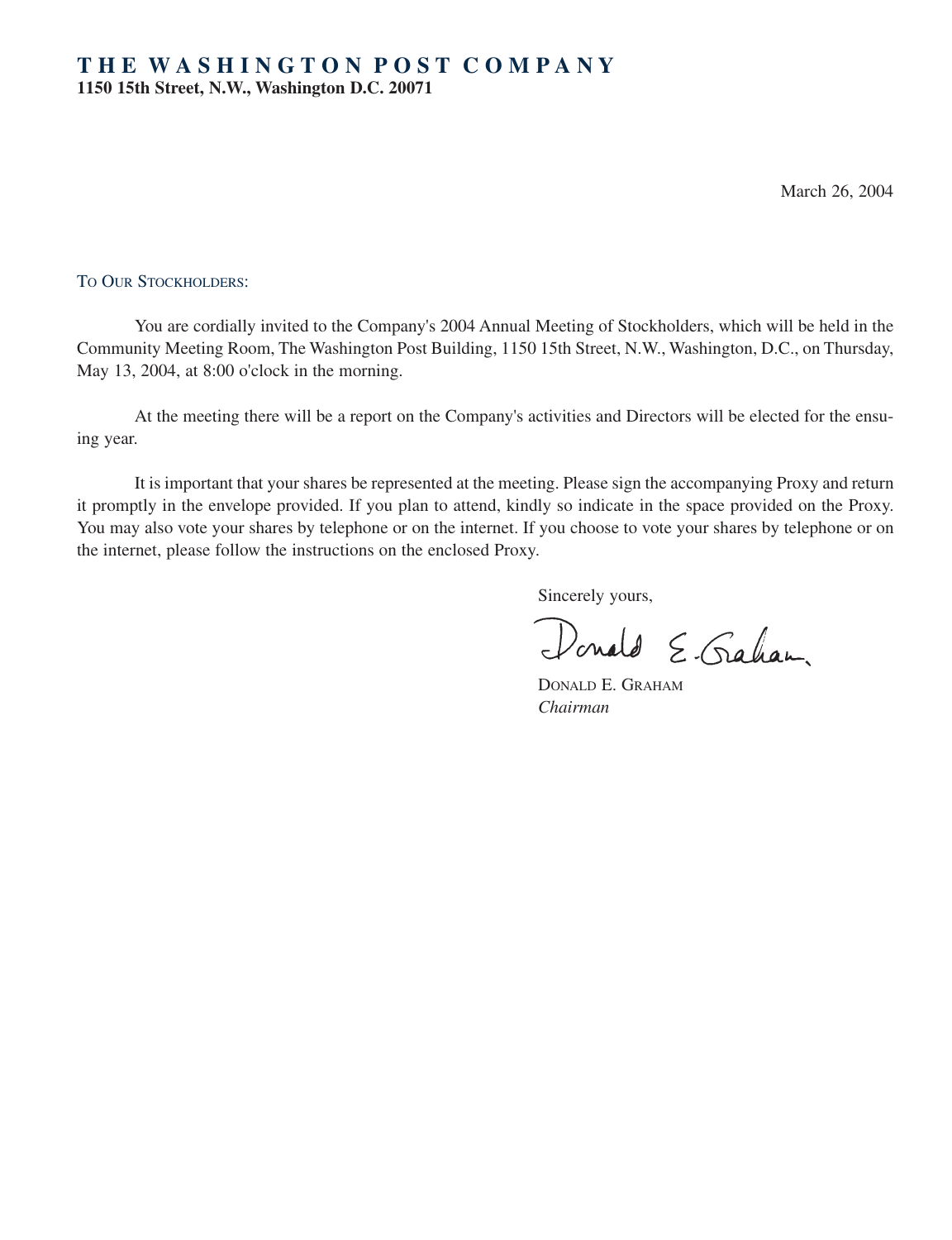# **T H E W A S H I N G T O N P O S T C O M P A N Y**

# **Notice of Annual Meeting of Stockholders/May 13, 2004**

The Annual Meeting of Stockholders of The Washington Post Company will be held in the Community Meeting Room, The Washington Post Building, 1150 15th Street, N.W., Washington, D.C., 20071 on Thursday, May 13, 2004, at 8:00 a.m., Eastern Daylight Saving Time, for the following purposes:

- 1. To elect Directors for the ensuing year, as more fully described in the accompanying Proxy Statement.
- 2. To transact such other business as may properly come before the meeting or any adjournment thereof.

The Board of Directors has fixed the close of business on March 15, 2004, as the record date for the determination of stockholders entitled to notice of and to vote at the Annual Meeting.

It is important that your shares be represented and voted at the meeting, and you should therefore sign and return your Proxy at your earliest convenience. You may also vote your shares by telephone or on the internet. If you choose to vote your shares by telephone or on the internet, please follow the instructions on the enclosed Proxy. You may revoke your Proxy at any time before it has been voted at the Annual Meeting. You may vote in person at the Annual Meeting even if you returned a Proxy, provided that you first revoke your Proxy.

By Order of the Board of Directors,

DIANA M. DANIELS, Secretary

Washington, D.C., March 26, 2004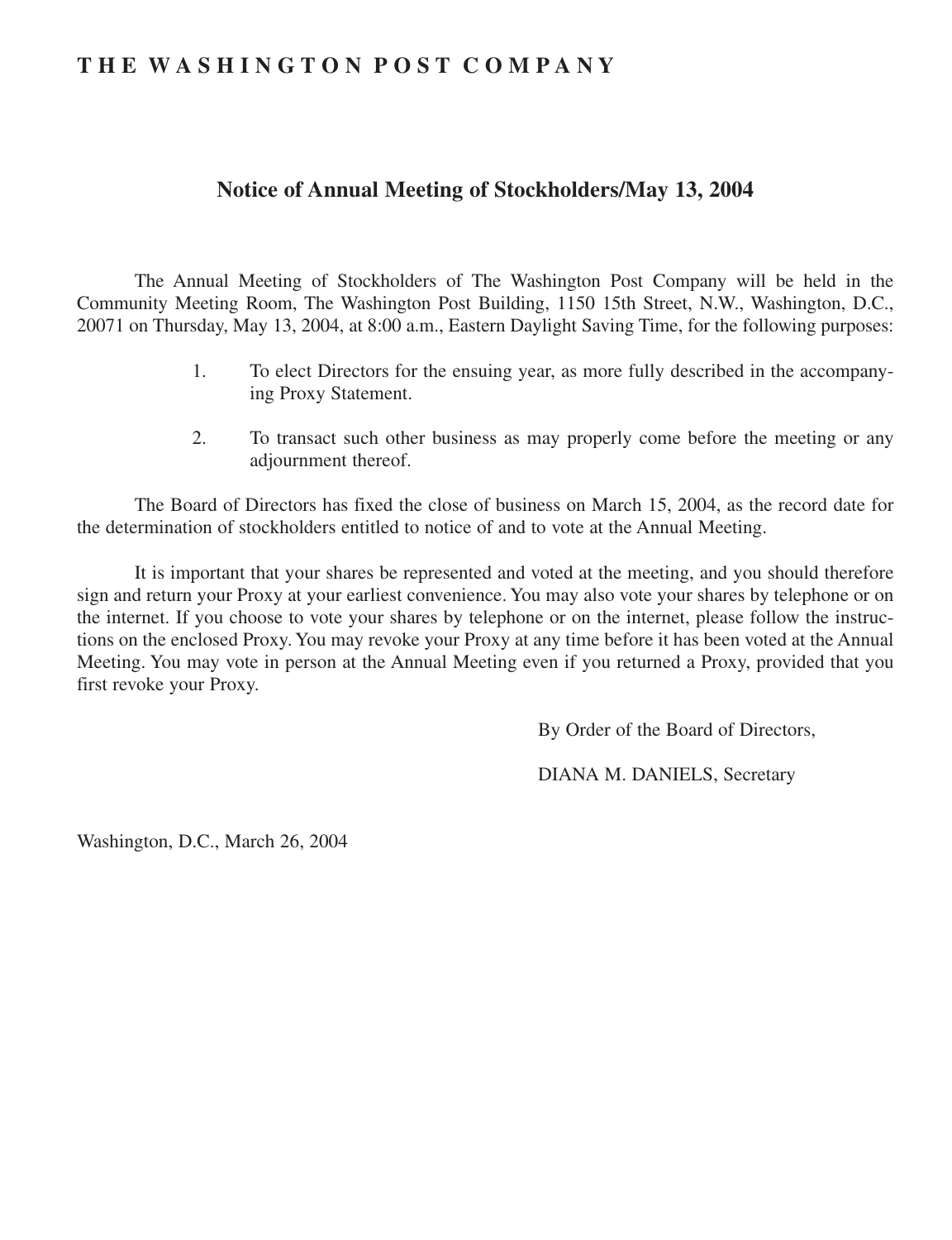# **T H E W A S H I N G T O N P O S T C O M P A N Y**

**1150 15th Street, N.W., Washington D.C. 20071**

March 26, 2004

This proxy statement contains information relating to the 2004 Annual Meeting of Shareholders of The Washington Post Company (the "Company") to be held at the Company's headquarters, 1150 15th Street, NW, Washington, DC on Thursday, May 13, 2004 at 8:00 a.m., Eastern Daylight Saving time, or any adjournments thereof, for the purposes set forth in the accompanying Notice of the 2004 Annual Meeting of Shareholders. This proxy statement and the accompanying forms of proxy and voting instructions are being delivered to shareholders on or about March 26, 2004. The Board of Directors of the Company is making this proxy solicitation.

## **QUESTIONS AND ANSWERS**

## **Q: What am I voting on?**

A: You are voting on the election of Directors for a term of one year. A Board of nine Directors is to be elected, six by the holders of Class A Stock voting separately as a class and three by the holders of Class B Stock voting separately as a class. All Directors will hold office until the next Annual Meeting and until their respective successors shall have been elected and shall have qualified or as otherwise provided in the By-laws of the Company.

In the event any nominee withdraws or for any reason is not able to serve as a director, Donald E. Graham, John B. Morse, Jr., Diana M. Daniels and Gerald M. Rosberg, acting as your proxies, will either vote for such other person as the Board of Directors may nominate or will not vote for anyone to replace such nominee.

Messrs. Daniel B. Burke and Ralph E. Gomory will not be standing for re-election this year, having reached the mandatory retirement age for Directors who do not also hold Class A Stock or have dispositive power over at least fifteen (15) percent of Class B Common Stock of the Company (as adjusted, including the shares of Class B Stock issuable upon conversion of all shares of Class A Common Stock outstanding).

## **Q: What are the voting recommendations of the Board?**

A: The Board recommends voting for each of the nominated Directors listed on the proxy card. The Board knows of no reason which would cause any nominee to be unable to act or to refuse to accept nomination or election.

#### **Q: Will any other matters be voted on?**

A: We are not aware of any other matters that you will be asked to vote on at the Meeting. If any other matter is properly brought before the Meeting, Donald E. Graham, John B. Morse, Jr., Diana M. Daniels and Gerald M. Rosberg, acting as your proxies, will vote for you in their discretion.

## **Q: How do I vote?**

- A: There are four ways to vote:
	- By internet at http://www.eproxyvote.com/wpo. We encourage you to vote this way.
	- By toll-free telephone at 877-779-8683.
	- By completing and mailing your proxy card.
	- By written ballot at the Meeting.

If you vote by internet or telephone, your vote must be received by 5 p.m., Eastern Daylight Saving time, of the day before the Meeting. Your shares will be voted as you indicate. If you do not indicate your voting preferences, Donald E. Graham, John B. Morse, Jr., Diana M. Daniels and Gerald M. Rosberg, as your proxies, will vote your shares in favor of the applicable nominated Directors.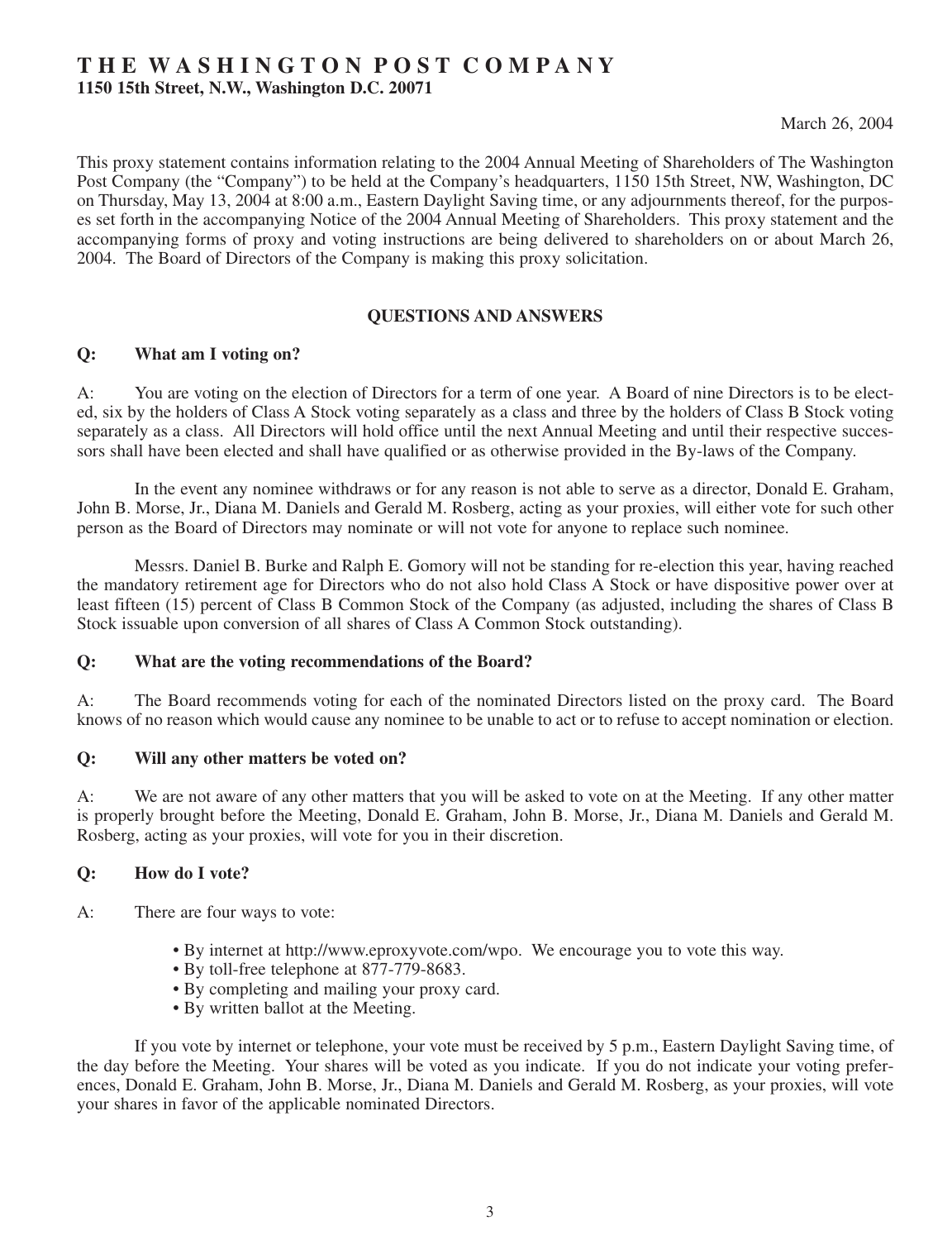## **Q: Who can vote?**

A: You can vote at the Meeting if you were a shareholder of record as of the close of business on March 15, 2004 (the "Record Date"). Each share of Class A and Class B Common Stock is entitled to one vote on all matters on which such class of stock is entitled to vote. If you hold shares in street name, your broker, bank or other nominee will instruct you as to how your shares may be voted by proxy, including whether telephonic or internet voting options are available. You may not vote shares held in street name in person at the Meeting unless you have a proxy executed in your favor by your broker, bank or other nominee.

## **Q: Can I change my vote?**

A: Yes. You can change your vote or revoke your proxy any time before the Meeting by:

- entering a new vote by internet or telephone
- returning a later dated proxy card
- voting in person at the Meeting provided you first revoke your previously voted proxy.

## **Q: What vote is required to approve a proposal?**

A: Directors will be elected by a plurality of the votes cast at the Meeting. This means that the six Class A Shareholder nominees receiving the highest number of votes and the three Class B Shareholder nominees receiving the highest number of votes cast shall be elected. You do not have the right to cumulate votes in the election of directors. A properly executed proxy marked "WITHHELD" with respect to the election of one or more directors will not be voted with respect to the director or directors indicated, although it will be counted for purposes of determining whether a quorum is present at the Meeting. Any shares not voted (whether by abstention, broker non-vote or otherwise) will have no impact on the vote, but these shares will be counted for purposes of determining whether a quorum is present.

## **Q: Who will count the vote?**

A: EquiServe Trust Company, N.A. , the Company's transfer agent and registrar, will count the vote. One of its representatives will be included among the inspectors of votes.

## **Q: Who can attend the Annual Meeting?**

A: All shareholders of record as of the close of business on March 15, 2004, can attend.

## **Q: What do I need to do to attend the Annual Meeting?**

- A: To attend the Meeting, please follow these instructions:
	- If you vote by using the enclosed proxy card, check the appropriate box on the card.
	- If you vote by internet or telephone, follow the instructions provided for attendance.
	- If a broker or other nominee holds your shares, bring proof of your ownership with you to the meeting.

Seating at the Meeting will be on a first-come, first-serve basis, upon arrival at the Meeting.

## **Q: Can I bring a guest?**

A: No. The Meeting is for shareholders only.

## **Q: What is the quorum requirement of the Meeting?**

A: A majority of the outstanding shares on March 15, 2004, constitutes a quorum for voting at the Annual Meeting. If you vote, your shares will be part of the quorum. Abstentions and broker non-votes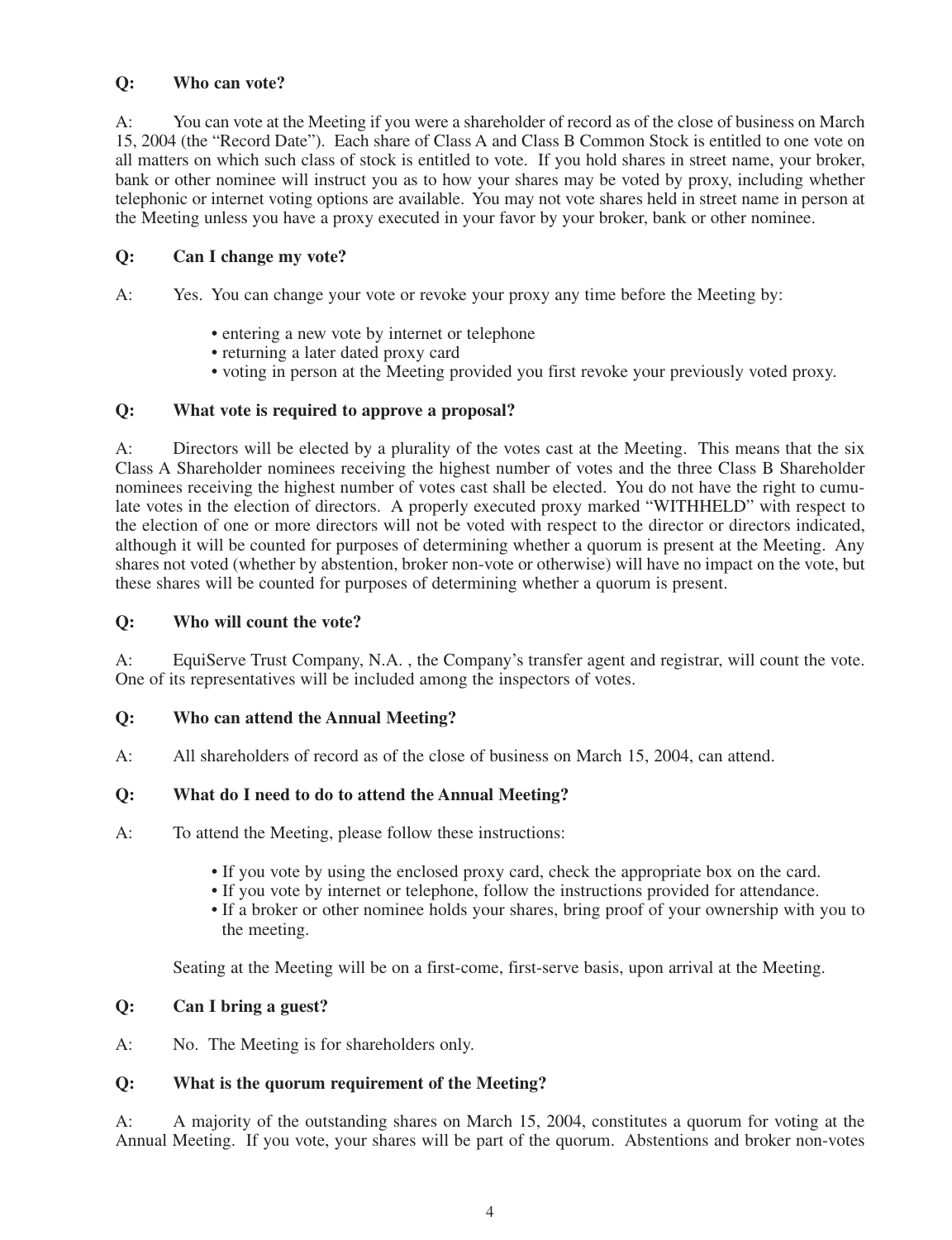will be counted in determining the quorum, but neither will be counted as votes cast. On March 15, 2004, there were 1,722,250 shares of Class A Common Stock and 7,836,622 shares of Class B Common Stock outstanding and entitled to vote.

## **Q: Who is soliciting proxies?**

A: Solicitation of proxies will be made by the Company's management through the mail, in person or by facsimile or telephone, without any additional compensation being paid to such members of the Company's management. The cost of such solicitation will be borne by the Company. In addition, the Company has requested brokers and other custodians, nominees and fiduciaries to forward proxy cards and proxy soliciting material to shareholders and the Company will reimburse them for their expenses in so doing.

## **Q: When are the shareholder proposals due for the 2005 Annual Meeting?**

A: Shareholder proposals submitted by shareholders entitled to vote on such matters, meeting the requirements of the Securities and Exchange Commission's proxy rules, must be in writing, received by November 26, 2004, and addressed to the Secretary of the Company, 1150 15th Street, NW, Washington, DC 20071.

Holders of Class B Stock are entitled to vote only for the election of 30% of the members of the Board of Directors (and, if required by the rules of the New York Stock Exchange, on management proposals to reserve shares for stock options or to acquire the stock or assets of other companies under certain circumstances). In accordance with the rules of the Securities and Exchange Commission, proposals submitted on other matters by holders of Class B Stock have not been and will not be included in the Company's proxy materials for annual meetings.

## **Q: What other information about The Washington Post Company is available?**

- A: The following information is available:
	- Annual Report on Form 10-K, which will be furnished without charge (except exhibits) to any stockholder upon written request addressed to the Treasurer of the Company at 1150 15th Street, NW, Washington, DC 20071.
	- The Company also maintains on its internet website, www.washpostco.com, copies of the Annual Report on Form 10-K and the Annual Report to Shareholders and other information about the Company.

## **Q: Can I receive materials relating to annual shareholder meetings electronically?**

A: To assist the Company in reducing costs related to the annual meeting, shareholders who vote via the internet may consent to electronic delivery of mailings related to future annual shareholder meetings. The Company also makes its proxy statements and annual reports available online and may eliminate mailing hard copies of these documents to those shareholders who consent in advance to electronic distribution. If you hold shares in your own name and you are voting via the internet, you may consent online when you vote. If you hold shares through an intermediary such as a bank or broker, please refer to the information provided by your bank or broker for instructions on how to consent to electronic distribution.

## **NOMINEES FOR ELECTION BY CLASS A STOCKHOLDERS**

## **Warren E. Buffett**

Mr. Buffett, age 73, has for more than thirty-three years been Chairman of the Board and Chief Executive Officer of Berkshire Hathaway Inc. (a diversified holding company). He was elected a Director of the Company in May 1996 and serves as Chairman of the Finance Committee and is a member of the Executive Committee of the Board. Mr. Buffett also served as a Director of the Company between 1974 and 1986. He is a director of Berkshire Hathaway Inc. and The Coca-Cola Company. Mr. Buffett is also a Life Trustee of Grinnell College and The Urban Institute.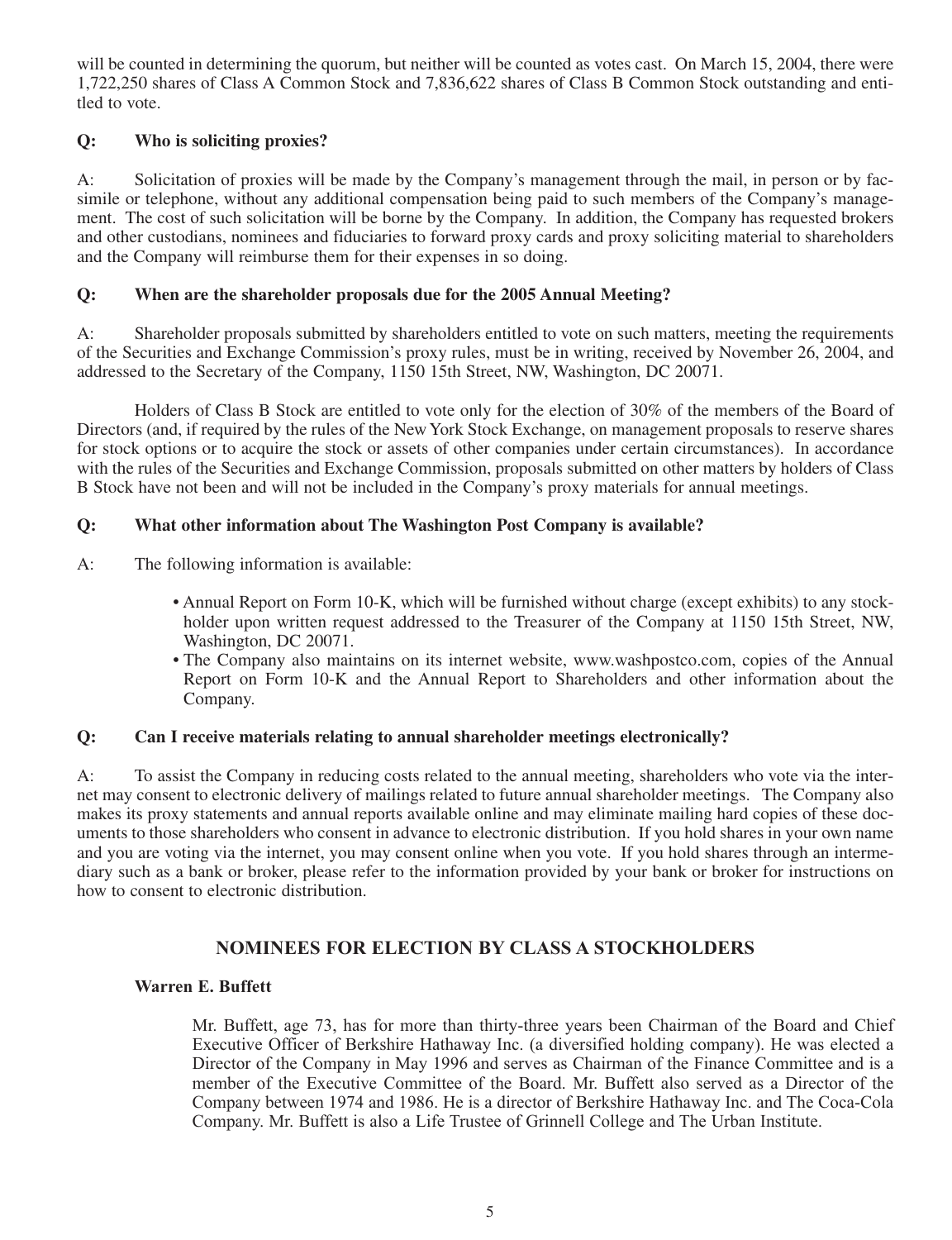Mr. Diller, age 62, has been Chairman of the Board and Chief Executive Officer of IAC/InterActiveCorp, formerly USA Interactive (an information, entertainment and direct selling company), since August 1995. He was elected a Director of the Company in September 2000 and is a member of the Finance Committee of the Board. Since December 1992, beginning with QVC, Mr. Diller has served as chief executive for a number of predecessor companies engaged in media and interactivity prior to the formation of InterActiveCorp. From October 1984 to April 1992, Mr. Diller served as Chairman and Chief Executive Officer of Fox, Inc. and was responsible for the creation of Fox Broadcasting Company, in addition to Fox's motion picture operations. Prior to joining Fox, Inc., he served for ten years as Chairman of the Board of Directors of Paramount Pictures Corporation. Before joining Paramount, Mr. Diller served as Vice President of Prime Time Television for ABC Entertainment. Mr. Diller is a director of The Coca-Cola Company and he serves on the boards of Conservation International and Channel 13/WNET. He also is a member of the Board of Trustees of New York University and serves on the boards of a number of other educational and not-for-profit organizations.

## **George J. Gillespie, III**

Mr. Gillespie, age 73, has since 1963 been a partner in Cravath, Swaine & Moore LLP, which is one of several law firms retained by the Company in 2002 and 2003 and which it proposes to retain in 2004. He has been a Director of the Company since 1974 and is a member of the Finance Committee of the Board. Mr. Gillespie is also Chairman of the Board of White Mountain Holdings, Inc, a director of the Museum of Television and Radio and serves on the boards of a number of foundations and other charitable organizations.

## **Donald E. Graham**

Mr. Graham, age 58, has been Chairman of the Board of the Company since September 1993 and Chief Executive Officer of the Company since May 1991. Mr. Graham served as President of the Company between May 1991 and September 1993. He also was Publisher of The Washington Post for 21 years, a position he held between 1979 and 2000. Mr. Graham has been a Director of the Company since 1974 and is Chairman of the Executive Committee and a member of the Finance Committee of the Board. By virtue of his ownership of 20.7% of the outstanding Class A Stock of the Company and his right to control the vote, as a trustee of certain family trusts, of an additional 31.0% of such stock, Mr. Graham effectively votes a total of 51.7% of the Class A shares. Mr. Graham is a trustee of the Federal City Council and the Philip L. Graham Fund, and he serves as Chairman and a director of DC College Access Program and as a director of The Summit Fund of Washington.

## **Richard D. Simmons**

Mr. Simmons, age 69, has been retired since June 1991; prior to his retirement he had been President and Chief Operating Officer of the Company for nearly ten years. Since September 1981, he has been a Director of the Company and is a member of the Finance and Audit Committees of the Board. Until May 1996, Mr. Simmons was also a member of the Compensation Committee of the Board. From 1989 to 1996, Mr. Simmons served as President of International Herald Tribune, S.A., a French publishing company then owned jointly by the Company and The New York Times Company. Mr. Simmons is a Council Member of the White Burkett Miller Center of Public Affairs at the University of Virginia.

## **George W. Wilson**

Mr. Wilson, age 66, has for more than twenty-two years been President and Chief Executive Officer of Newspapers of New England, Inc., Newspapers of New Hampshire, Inc., Newspapers of Massachusetts, Inc. and President of the Concord Monitor, which is published in Concord, N.H. He was elected a Director of the Company in September 1985 and serves as Chairman of the Compensation Committee of the Board of Directors. Mr. Wilson is also Chairman of the Board of Trustees of The Newspaper Foundation (New Hampshire).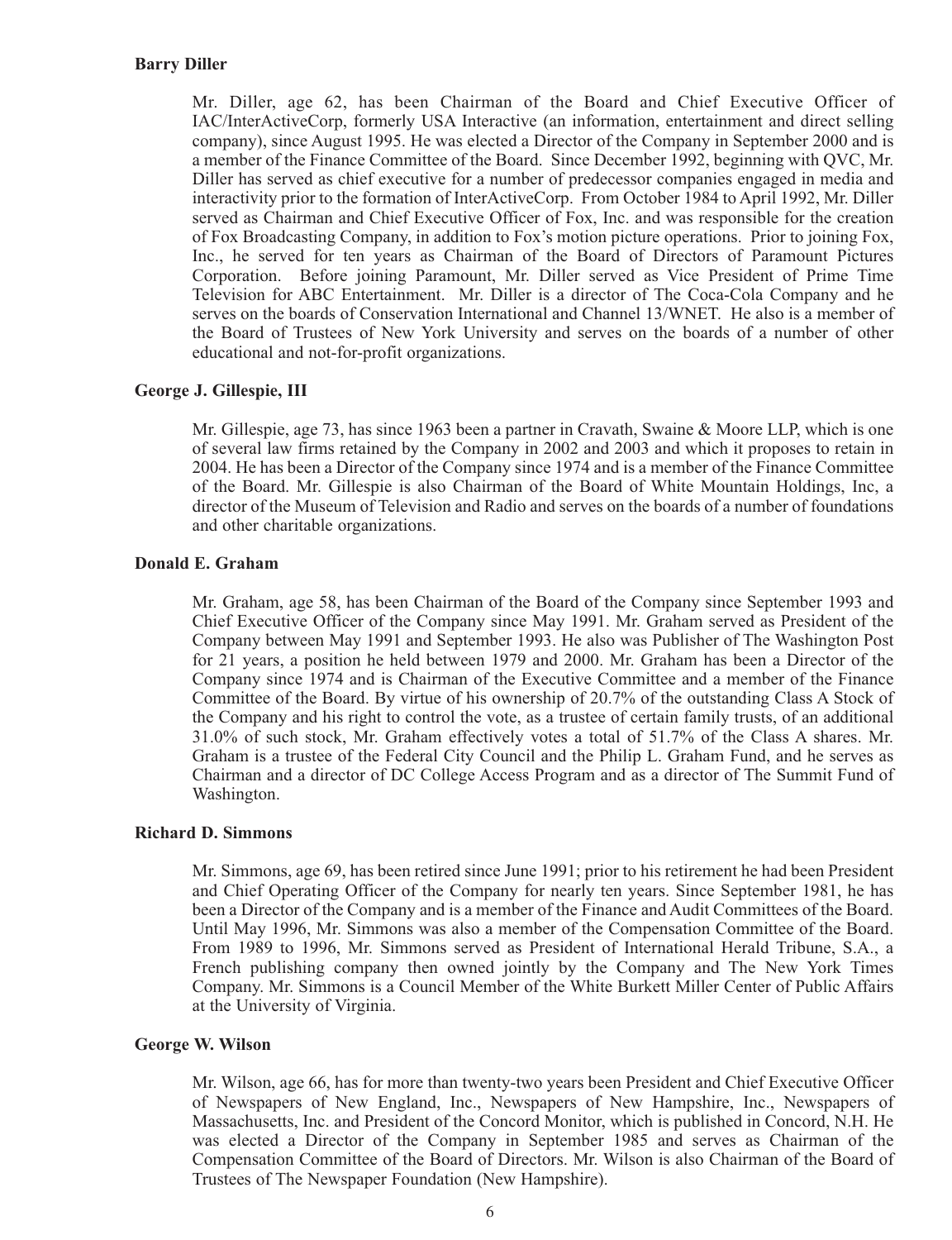## **NOMINEES FOR ELECTION BY CLASS B STOCKHOLDERS**

## **John L. Dotson Jr.**

Mr. Dotson, age 67, has been retired since June 2001; prior to his retirement he had been President and Publisher of the Akron Beacon Journal. He became a Director of the Company in July 2001 and is a member of the Compensation Committee of the Board. Mr. Dotson is a member of the Board of Directors of the Maynard Institute for Journalism Education, and a member of the Board of Visitors of the University of North Carolina School of Journalism and Mass Communications and the Knight Foundation Journalism Advisory Committee.

## **Ronald L. Olson**

Mr. Olson, age 62, has since 1970 been a partner in the law firm of Munger, Tolles & Olson LLP. He became a Director of the Company in September 2003 and is a member of the Audit Committee of the Board. Mr. Olson is also a director of Berkshire Hathaway Inc., Edison International and City National Corporation. He serves on the board of the California Institute of Technology, the RAND Corporation and a number of other not-for-profit organizations.

#### **Alice M. Rivlin**

Dr. Rivlin, age 73, is a Professor at Georgetown University and a Senior Fellow in the Economic Studies Program at the Brookings Institute. She became a Director of the Company in July 2002 and is a member of the Audit Committee of the Board. Dr. Rivlin was Vice Chair of the Federal Reserve Board from 1996 to 1999, Director of the White House Office of Management and Budget from 1994 to 1996 and Deputy Director from 1993 to 1994. She served as Chair of the District of Columbia Financial Management Assistance Authority from 1998 to 2001. Dr. Rivlin was the founding Director of the Congressional Budget Office from 1975 to 1983 and Director of the Economic Studies Program at the Brookings Institute from 1983 to 1987. She served as Assistant Secretary for Planning and Evaluation at the U.S. Department of Health, Education and Welfare from 1968 to 1969. Dr. Rivlin has taught at Harvard University, the New School University and George Mason University and has served as President of the American Economic Association. She is currently a member of the Board of Directors of BearingPoint, Inc. (formerly KPMG Consulting, Inc.), Public Agenda, the DC Charter Schools Association and the D.C. Chamber of Commerce.

### **Board Committees**

The standing committees of the Board include an Audit Committee, a Compensation Committee, an Executive Committee and a Finance Committee.

Given the ownership structure of the Company and its status as a "controlled company" (see page 9), the Board does not have a nominating committee. Decisions on nominees to the Board are made through consultation between the Chairman of the Board and the other members of the Board. The Company has not utilized the services of any third party to assist in identifying and evaluating nominees.

#### *Audit Committee*

The functions of the Audit Committee include overseeing (i) management's conduct of the Company's financial reporting process (including the development and maintenance of systems of internal accounting and financial controls), (ii) the integrity of the Company's financial statements, (iii) the Company's compliance with legal and regulatory requirements, (iv) the qualifications and independence of the Company's outside auditors, (v) the performance of the Company's internal audit function, (vi) the outside auditors' annual audit of the Company's financial statements and (vii) preparing any report required by the rules and regulations of the Securities and Exchange Commission.

Ralph E. Gomory, Ronald L. Olson, Alice M. Rivlin, Richard D. Simmons and Daniel B. Burke (chairman) serve on the Audit Committee. The Board of Directors has determined that all members of the Audit Committee are non-employee, "financially literate", "independent" directors within the meaning of the New York Stock Exchange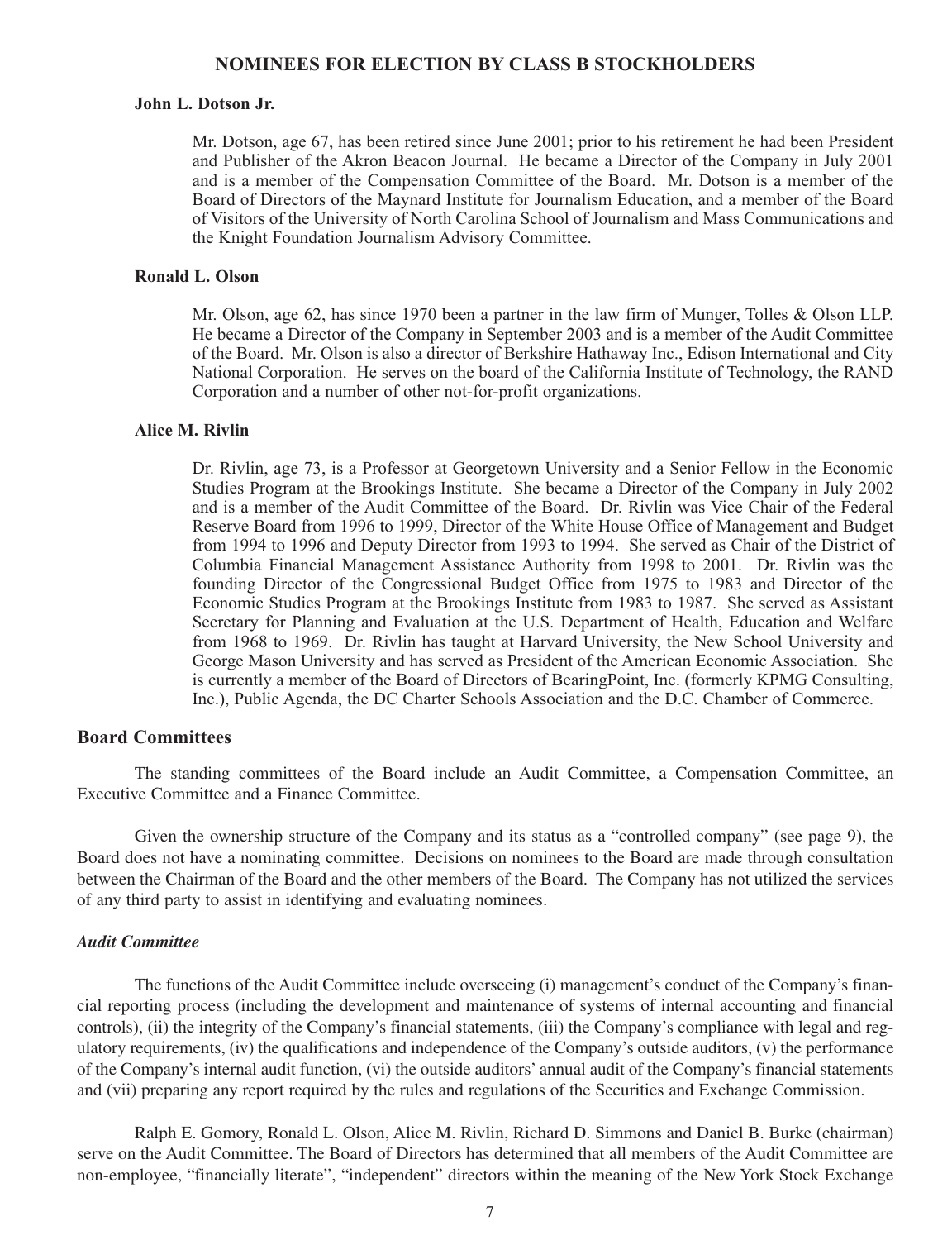listing standards, and all members of the Audit Committee are "independent" as that term is used in Item 7(d)(3)(iv) of Schedule 14A of the Securities Exchange Act of 1934. None of the members of the Audit Committee has, other than in their capacity as a Committee or Board member, accepted any consulting, advisory or other compensatory fee (other than pension or other forms of deferred compensation for prior service which is not contingent in any way on continued service) from the Company or its affiliates and none of the members of the Audit Committee has a material relationship with the Company.

The Board has determined that Richard D. Simmons has the requisite background and experience to be and is designated an "audit committee financial expert" within the meaning of Item 401(h) of Regulation S-K. In addition, the Board has determined that all the members of the Audit Committee are well-grounded in financial matters and are familiar with generally accepted accounting principles. All the members of the Audit Committee have a general understanding of internal controls and procedures for financial reporting, as well as an understanding of audit committee functions. To the extent there are matters that come before the Audit Committee that involve accounting issues, the members of the Audit Committee consult with and rely on experts for their expertise.

The Audit Committee held eight meetings in 2003.

## *Compensation Committee*

The functions of the Compensation Committee include (i) reviewing the compensation for the Company's chief executive officer, (ii) consulting with the chief executive officer with respect to the compensation of the Company's other executives (including specifically approving all salaries of \$200,000 or more per year, all incentive compensation awards and all other bonuses (other than sales bonuses) of \$40,000 or more, and also awards of stock options), (iii) overseeing the administration of and determining awards under the Company's compensation plans and (iv) preparing any report on executive compensation required by the rules and regulations of the Securities and Exchange Commission.

Daniel B. Burke, John L. Dotson Jr. and George W. Wilson (chairman) serve on the Compensation Committee. All members of the Compensation Committee are non-employee, "independent" directors within the meaning of the listing requirements of the New York Stock Exchange.

The Compensation Committee held five meetings in 2003.

## *Finance Committee*

The functions of the Finance Committee include (i) reviewing with management the capital needs of the Company and (ii) considering and making recommendations to the Board related to dividend policy, major acquisitions and disposition of businesses, incurrence of indebtedness, selection of managers of defined benefit plan assets, stock repurchase programs and certain other financial matters.

Barry Diller, George J. Gillespie III, Donald E. Graham, Richard D. Simmons and Warren E. Buffett (chairman) serve on the Finance Committee.

The Finance Committee held one meeting in 2003.

## *Executive Committee*

The Executive Committee has and may exercise all of the powers of the Board that may be delegated by law in the management of the business and affairs of the Company and exercises the authority of the Board between meetings.

Warren E. Buffett and Donald E. Graham (chairman) serve on the Executive Committee.

The Executive Committee held four meetings in 2003.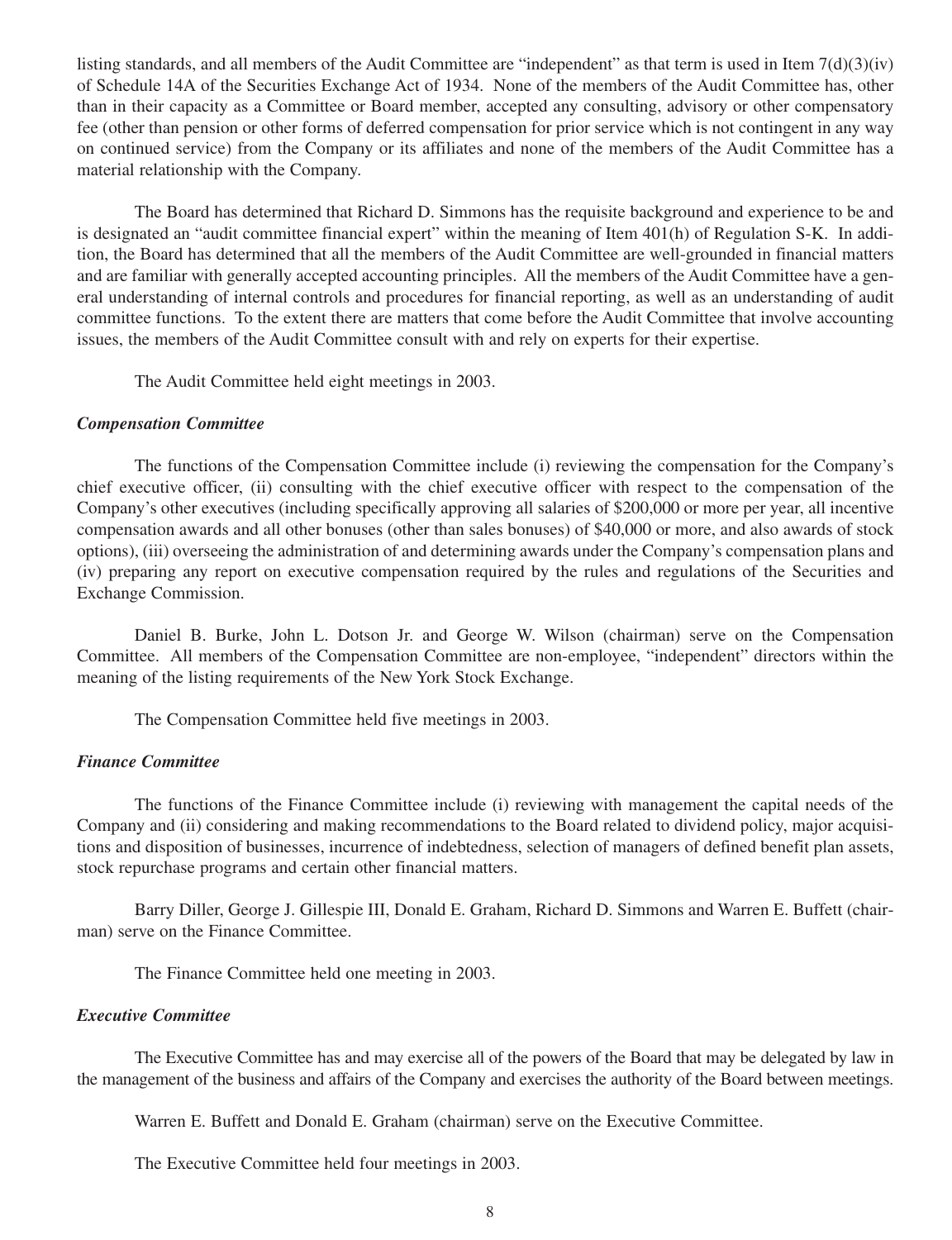#### **Meeting Attendance**

The Board held a total of six meetings in 2003. Each director attended at least 75% of the meetings of the Board and the committees of the Board on which the director served, with the exception of Ronald L. Olson, who was appointed to the Board in September 2003.

The Board does not have a policy of requiring directors to attend annual meetings of shareholders and leaves it entirely at the discretion of each director as to whether he or she will attend the meeting. Seven directors attended the 2003 annual meeting of shareholders.

#### **Director Compensation**

Annual Payments. During 2003, non-employee directors received:

- \$60,000 as a retainer.
- reimbursement of out-of-pocket expenses for the meetings they attend, and
- members of the Audit Committee received an additional \$10,000 annually for their service on that committee.

The chairmen of Board committees each received an additional \$5,000. The employee director received no additional compensation for serving on the Board.

## **Deferred Compensation**

The Company has in place a voluntary fee deferral plan for directors of the Company. The plan provides an opportunity for participants to elect to defer the receipt of all or a portion of the fees received for service as a director. Elections to defer must be filed in advance of earning such fees. Deferred amounts will earn investment credits in accordance with participant elections from a choice of investment indexes. Deferred amounts will be payable at retirement or such other future date as specified by the participant at the time of election.

#### **"Controlled Company"**

The descendants of Katharine Graham (including the Company's chief executive officer and Chairman of the Board) and trusts for the benefit of those descendants own all the shares of Class A Common Stock, which have the right to vote for 70% of the Board of Directors, and thus the Company is a "controlled company" for purposes of Section 303(A) of the New York Stock Exchange Listed Company Manual. As a "controlled company," the Company is exempted from the requirement that it have a nominating/corporate governance committee. Notwithstanding its being a "controlled company", the Board has determined that Warren E. Buffett, Barry Diller, John L. Dotson Jr., Ronald L. Olson, Alice M. Rivlin, Richard D. Simmons and George W. Wilson, who constitute a majority of the board, are "independent" as outlined in Section 303A.02 of the New York Stock Exchange Listed Company Manual.

#### **Meetings of the Non-Management Directors**

The listing requirements of the New York Stock Exchange call for the non-management directors of the Company to meet regularly in executive session without management. The Board has appointed Mr. Warren E. Buffett as lead director and to preside at the executive sessions. The non-management directors met once in November 2003 and expect to meet in executive session in 2004 as appropriate.

#### **Communicating with Directors**

Interested parties may communicate concerns to the lead director or the other directors of the Company through Global Compliance Services, the Company's third party managed hotline (1-866-687-8972).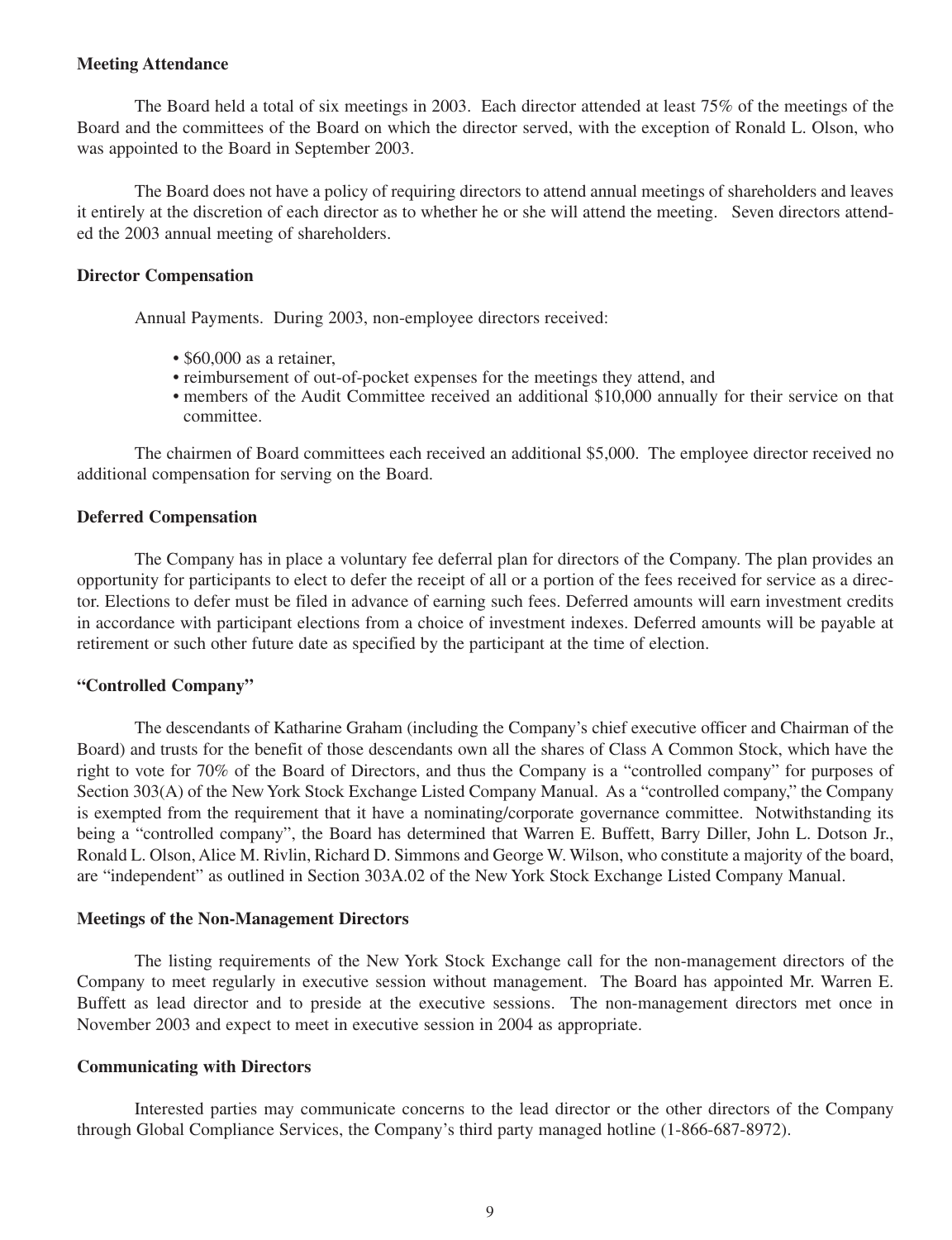### **STOCK HOLDINGS OF CERTAIN BENEFICIAL OWNERS AND MANAGEMENT**

The information in the following two tables relates to each person who, on February 1, 2004, was a "beneficial owner" (as defined under the proxy rules of the Securities and Exchange Commission) of more than 5% of the Company's Class A or Class B Stock. Under the proxy rules, a person is deemed to be the "beneficial owner" of stock if such person has (or shares) either investment power or voting power over such stock, or has (or shares) the right to acquire such stock within 60 days by any of a number of means, including the conversion of another security which is convertible into such stock. A substantial number of shares of the Company's Class A and Class B Stock is held in trusts or subject to other agreements which provide for the sharing of investment power, voting power or both among several persons, each of whom is deemed by the Securities and Exchange Commission to be a "beneficial owner" of the shares so held. Furthermore, in many cases such persons do not include the beneficiary of the trust who, although not deemed to be a "beneficial owner" in the absence of voting or investment power over the shares, is nevertheless shown below as a beneficial owner because of the beneficiary's economic interest in the shares. In addition, since all the shares of Class A Stock are convertible at the option of the holder into Class B Stock on a share-for-share basis, each "beneficial owner" of shares of Class A Stock is deemed by the Securities and Exchange Commission to be a "beneficial owner" of the same number of shares of Class B Stock; in indicating below a person's "beneficial ownership" of shares of Class B Stock it has been assumed that such person has converted into Class B Stock all shares of Class A Stock of which such person is a "beneficial owner". For these reasons there is very substantial duplication in the numbers of shares and percentages shown in the following table.

## **Principal Holders of Stock**

|                                     | Shares $(\%)$        |                   |  |  |
|-------------------------------------|----------------------|-------------------|--|--|
| Name and Address of                 | <b>Class A Stock</b> | Class B Stock*    |  |  |
| <b>Beneficial Owner</b>             |                      |                   |  |  |
|                                     | $1,526,232(88.6\%)$  | 3,493,284 (36.6%) |  |  |
| 1150 15th Street, N.W.              |                      |                   |  |  |
| Washington, D.C.                    |                      |                   |  |  |
|                                     | 299,849 (17.4%)      | $***$             |  |  |
| 11661 San Vincente Blvd., Suite 401 |                      |                   |  |  |
| Los Angeles, California             |                      |                   |  |  |
|                                     | 361,047 (21.0%)      | **                |  |  |
| 18 E. 78th Street                   |                      |                   |  |  |
| New York, N.Y.                      |                      |                   |  |  |
|                                     | 585,200 (34.0%)      | 590,200 (6.2%)    |  |  |
| 251 West 57th Street                |                      |                   |  |  |
| New York, N.Y.                      |                      |                   |  |  |
|                                     | 612,990 (35.6%)      | 994,200 (10.4%)   |  |  |
| 825 Eighth Avenue                   |                      |                   |  |  |
| New York, N.Y.                      |                      |                   |  |  |
|                                     | 668,908 (38.8%)      | 672,033 (7.0%)    |  |  |
| 825 Eighth Avenue                   |                      |                   |  |  |
| New York, N.Y.                      |                      | 1,727,765 (18.1%) |  |  |
| 1440 Kiewit Plaza                   |                      |                   |  |  |
| Omaha, Nebraska                     |                      |                   |  |  |
|                                     |                      | 554,493 (5.8%)    |  |  |
| 51 John F. Kennedy Parkway          |                      |                   |  |  |
| Short Hills, NJ                     |                      |                   |  |  |
|                                     |                      |                   |  |  |

\* The calculations set forth in this table relating to percentage ownership of Class B Stock include 1,722,250 shares of Class B Stock issuable upon conversion of shares of Class A Stock beneficially owned.

Less than five percent.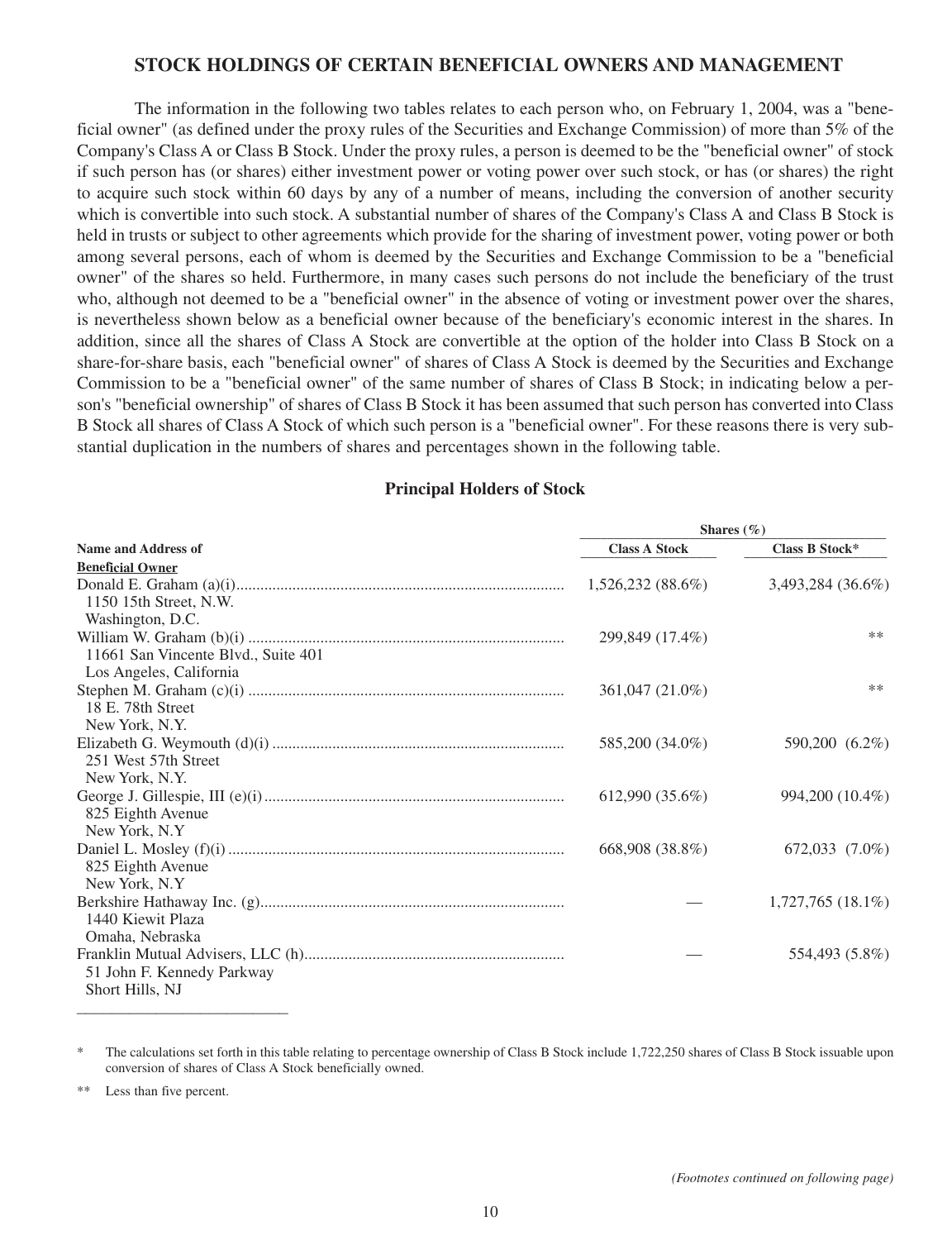#### *(Footnotes continued from preceding page)*

- (a) According to information as of February 1, 2004 and available to the Company, Mr. Donald Graham has voting and investment power with respect to shares of Class A Stock as follows: sole voting power, 356,318 (20.7%) shares, sole investment power, 356,318 (20.7%) shares, shared voting power, 1,162,714 (67.5%) shares, and shared investment power, 1,162,714 (67.5%) shares. The holdings of Class A Stock recorded for Mr. Graham include 7,200 shares held by Mr. Graham's wife, in which he disclaims beneficial ownership. Mr. Graham also has voting and investment power with respect to shares of Class B Stock as follows: sole voting power, 1,847,588 (19.4%) shares, sole investment power 119,223  $(1.3\%)$  shares, shared voting power 84,464 (<1%) shares, and shared investment power, 84,464 (<1%) shares. The holdings of Class B Stock recorded for Mr. Graham include 35,000 shares of Class B Stock held by Mr. Graham's wife, in which he disclaims beneficial ownership and 1,526,232 (16.0%) shares issuable upon conversion of shares of Class A Stock deemed to be beneficially owned by Mr. Graham. The holdings of Class B Stock recorded for Mr. Graham also include shares of Class B Stock owned by subsidiaries of Berkshire Hathaway Inc., which have the sole investment power of the shares; sole voting power is held by Mr. Donald Graham under an agreement dated as of February 25, 1977, and amended and extended on September 13, 1985, and on May 15, 1996, which has a termination date (which may be extended) of February 24, 2007.
- (b) According to information as of February 1, 2004, and available to the Company, Mr. William Graham has voting and investment power with respect to shares of Class A Stock as follows: shared voting power, 107,849 (6.3%) shares, and shared investment power, 107,849 (6.3%) shares. In addition, Mr. William Graham, as the beneficiary of trusts even though he has no voting or investment power with respect thereto, is deemed to be the beneficial owner of 192,000 (11.2%) shares of Class A Stock. The holdings of Class B Stock recorded for Mr. William Graham, including shares issuable upon conversion of shares of Class A Stock deemed to be beneficially owned by Mr. Graham, are less than five percent.
- (c) According to information as of February 1, 2004, and available to the Company, Mr. Stephen Graham has voting and investment power with respect to shares of Class A Stock as follows: shared voting power, 203,047 (11.8%) shares, and shared investment power, 203,047 (11.8%) shares. In addition, Mr. Stephen Graham, as the beneficiary of trusts even though he has no voting or investment power with respect thereto, is deemed to be the beneficial owner of 158,000 (9.2%) shares of Class A Stock. The holdings of Class B Stock recorded for Mr. Stephen Graham, including shares issuable upon conversion of shares of Class A Stock deemed to be beneficially owned by Mr. Graham, are less than five percent.
- (d) According to information as of February 1, 2004, and available to the Company, Mrs. Weymouth has voting and investment power with respect to shares of Class A Stock as follows: sole voting power, 76,834 (4.5%) shares, sole investment power, 76,834 (4.5%) shares, shared voting power, 425,366 (24.7%) shares, and shared investment power, 425,366 (24.7%) shares. In addition Mrs. Weymouth, as the beneficiary of a trust even though she has no voting or investment power with respect thereto, is deemed the beneficial owner of 83,000 (4.8%) shares of Class A Stock. Mrs. Weymouth also has voting and investment power with respect to shares of Class B Stock as follows: sole voting power, 5,000 (<1%) shares, and sole investment power, 5,000 (<1%) shares. The holdings of Class B Stock recorded for Mrs. Weymouth include 585,200 (6.1%) shares issuable upon conversion of shares of Class A Stock deemed to beneficially owned by her.
- (e) According to information as of February 1, 2004, and available to the Company, Mr. Gillespie, as trustee of various trusts, has voting and investment power with respect to shares of Class A Stock as follows: shared voting power, 612,990 (35.6%) shares, and shared investment power, 612,990 (35.6%) shares. In addition, Mr. Gillespie has voting and investment power with respect to shares of Class B Stock as follows: sole voting power, 342,730 (3.6%) shares, shared voting power, 38,480 (<1%) shares, and shared investment power, 377,210 (4.0%) shares. The holdings of Class B Stock recorded for Mr. Gillespie include 612,990 (6.4%) shares issuable upon conversion of shares of Class A Stock deemed to be beneficially owned by Mr. Gillespie, as trustee of various trusts.
- (f) According to information as of February 1, 2004, and available to the Company, Mr. Mosley, as trustee of various trusts, has voting and investment power with respect to shares of Class A Stock as follows: shared voting power, 668,908 (38.8%) shares, and shared investment power, 668,908 (38.8%) shares. The holdings of Class B Stock recorded for Mr. Mosley include 668,908 (7.0%) shares issuable upon conversion of shares of Class A Stock deemed to be beneficially owned by Mr. Mosley, as trustee of various trusts.
- (g) According to information as of February 1, 2004, and available to the Company, Berkshire Hathaway Inc. ("Berkshire") is the beneficial owner of 1,727,765 (18.1%) shares of Class B Stock. The ownership of these shares is through several subsidiaries of Berkshire. Mr. Warren Buffett is Chairman of the Board of Berkshire. Mr. Buffett, his wife and certain trusts of which Mr. Buffett is a trustee, but in which he has no economic interest, own approximately 33.2% of the aggregate economic interest of Berkshire Class A and Class B common stock and Mr. Buffett may be deemed to be in control of Berkshire under Federal securities laws. With respect to shares of Class B Stock owned by subsidiaries of Berkshire, Mr. Buffett, Berkshire and such subsidiaries may be considered to share investment power. Pursuant to an agreement dated as of February 25, 1977 and amended and extended on September 13, 1985, and on May 15, 1996 (which has a termination date (which may be extended) of February 24, 2007), Mr. Buffett, Berkshire and such subsidiaries have granted Mr. Donald Graham a proxy to vote such shares in his discretion.
- (h) According to information based on the Schedule 13G filed by Franklin Mutual Advisers, LLC on February 9, 2004, Franklin Mutual Advisers, LLC ("Franklin"), was deemed to be the beneficial owner of 554,493 (5.8%) shares of Class B Stock. Shares held in such name are believed to be held for the accounts of a number of beneficial owners. Franklin has sole voting and investment power over 554,493 (5.8%) shares of Class B Stock.
- (i) According to information as of February 1, 2004, and available to the Company, Mr. Donald Graham, Mrs. Weymouth, and Mr. Gillespie share voting and investment power over 425,366 (24.7%) shares of Class A Stock; Mr. Gillespie and Mr. William Graham share voting and investment power over 18,000 (1.1%) shares of Class A Stock; Mr. Gillespie, Mr. William Graham and Mr. Donald Graham share voting and investment power over 36,452 (2.1%) shares of Class A Stock; Mr. Gillespie, Mr. Stephen Graham and Mr. Donald Graham share voting and investment power over 41,366 (2.4%) shares of Class A Stock; Mr. Donald Graham and Mr. Gillespie share voting and investment power over 91,806 (5.3%) shares of Class A Stock; Mr. Donald Graham and Mr. Daniel L. Mosley share voting and investment power over 453,830 (26.4%) shares of Class A Stock; Mr. Donald Graham, Mr. Mosley and Mr. William Graham share voting and investment power over 53,397 (3.1%) shares of Class A Stock; Mr. Donald Graham, Mr. Mosley and Mr. Stephen Graham share voting and investment power over 60,497 (3.5%) shares of Class A Stock; Mr. Stephen Graham and Mr. Mosley share voting and investment power over 101,184 (5.9%) shares of Class A Stock; Mr. Donald Graham and Mr. Gillespie share voting and investment power over 30,000 (<1%) shares of Class B Stock; Mr. Donald Graham and Mr. Mosley share voting and investment power over 3,125 (<1%) shares of Class B Stock; Mr. Donald Graham, Mr. William Graham and Mr. Gillespie share voting and investment power over 5,000 (<1%) shares of Class B Stock; Mr. Donald Graham shares voting and investment power over 46,399 (<1%) shares of Class B Stock held by the Philip L. Graham Trust; Mr. Gillespie shares voting power over 3,480 (<1%) shares of Class B Stock and investment power over 342,210 (3.6%) of Class B Stock held by various trusts for the benefit of other descendants of Eugene Meyer.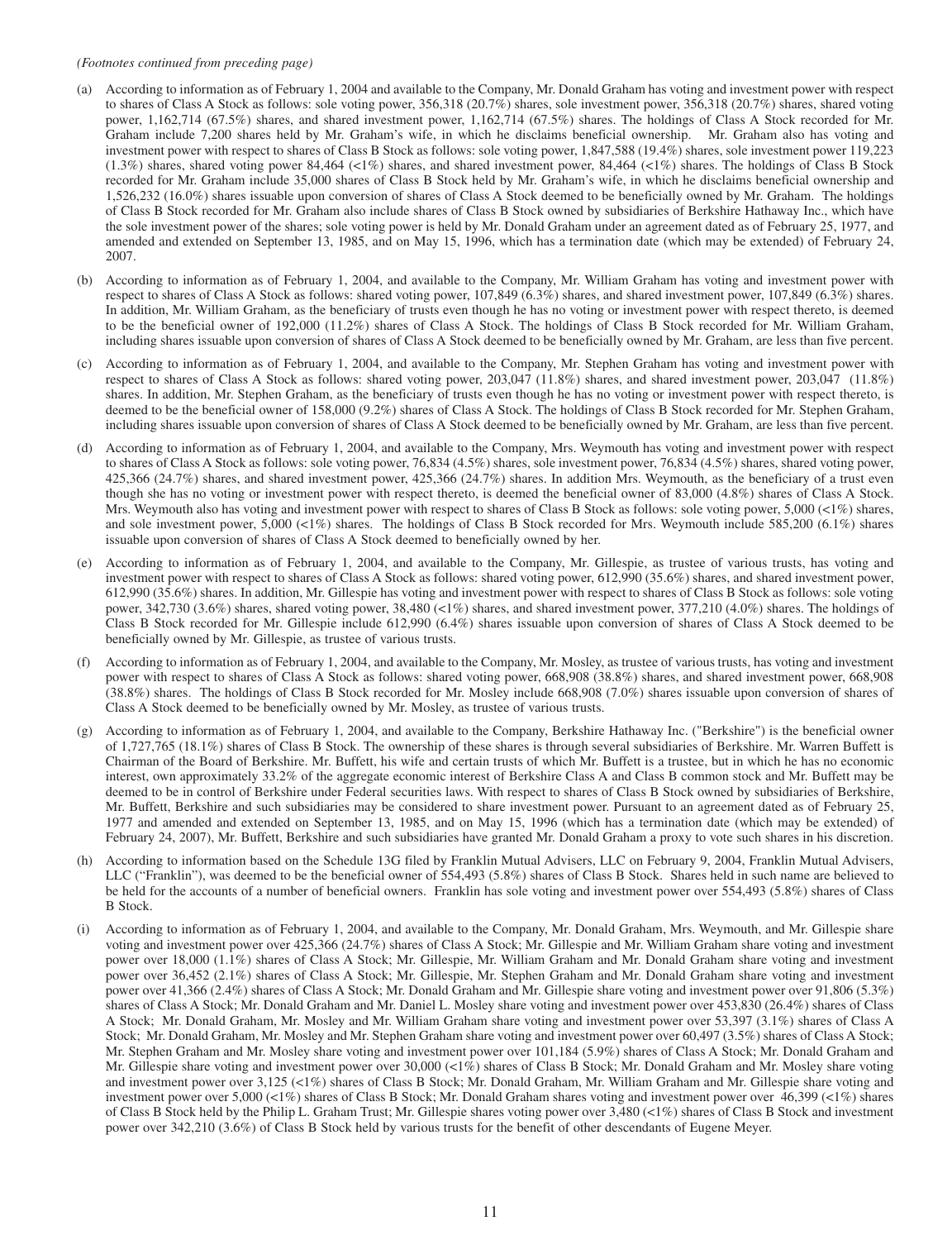The table below, which is based upon information furnished to the Company by its Directors and officers, shows as of February 1, 2004, for each person nominated for election as a Director, and for all Directors and executive officers of the Company as a group, the number of shares of each class of Common Stock "beneficially owned" (as defined in the Securities and Exchange Commission's proxy rules) and, in the case of each nominee for election as a Director, the nature of such "beneficial ownership". For the reasons set forth in the first paragraph of this section of the Proxy Statement, there is very substantial duplication in the numbers of shares and percentages shown in the following table.

### **Holdings of Directors and Officers\*\*\***

|                                                  | Shares $(\% )$      |                          |  |
|--------------------------------------------------|---------------------|--------------------------|--|
|                                                  | <b>Class A</b>      | Class $B(a)$             |  |
|                                                  |                     | $1,727,765(18.1\%)$      |  |
|                                                  |                     | $1000*$                  |  |
|                                                  |                     | $100*$                   |  |
|                                                  | $612,990(35.6\%)$   | 994,200(10.4%)           |  |
|                                                  | 1,562,232(88.6%)    | 3,493,284 (36.6%)        |  |
|                                                  |                     |                          |  |
|                                                  |                     |                          |  |
|                                                  |                     | $7.428*$                 |  |
|                                                  |                     | $300*$                   |  |
| All Directors and executive officers as a group, |                     |                          |  |
|                                                  | $1,544,232(89.7\%)$ | 3,884,758 $(40.7\%)$ (c) |  |

Less than one percent.

\_\_\_\_\_\_\_\_\_\_\_\_\_\_\_\_\_\_\_\_\_\_\_\_\_\_\_\_\_\_\_

\*\* See Table of "Principal Holders of Stock" on page 10.

\*\*\* Unless otherwise indicated, the Directors and officers listed below have sole voting and investment power with respect to such securities.

\*\*\*\*With respect to voting securities which may be beneficially owned by Mr. Buffett, see footnote (g) on page 11.

(a) Includes 1,722,250 shares of Class B Stock issuable upon conversion of shares of Class A Stock beneficially owned.

(b) Includes 100 shares of Class B Stock owned by Mr. Wilson's wife in which he disclaims beneficial ownership.

(c) This number includes 1,544,232 shares of Class B Stock issuable upon conversion of shares of Class A Stock "beneficially owned" by Directors and officers and 10,750 shares of Class B Stock which Directors and officers have the right to purchase on or before April 1, 2004 pursuant to stock options; it does not include 101,634 shares of Class B Stock held as of February 1, 2004 by the trustee of various savings plans maintained by the Company and its business units over which the trustee has voting and investment powers.

#### **Section 16(a) Beneficial Ownership Reporting Compliance**

Section 16(a) of the Securities Exchange Act of 1934 requires the Company's Directors and executive officers, and persons who own more than ten percent of a registered class of the Company's equity securities, to file with the Securities and Exchange Commission and the New York Stock Exchange initial reports of ownership and reports of changes in ownership of Class B Common Stock.

To the Company's knowledge, based solely on a review of such reports and on information furnished to the Company and written representations that no other reports were required, during the fiscal year ended December 28, 2003, all applicable Section 16(a) filing requirements were complied with, except for two late filings by Donald E. Graham with respect to his becoming a trustee of a family trust in one case and on his ceasing to be a trustee of a family trust in the other.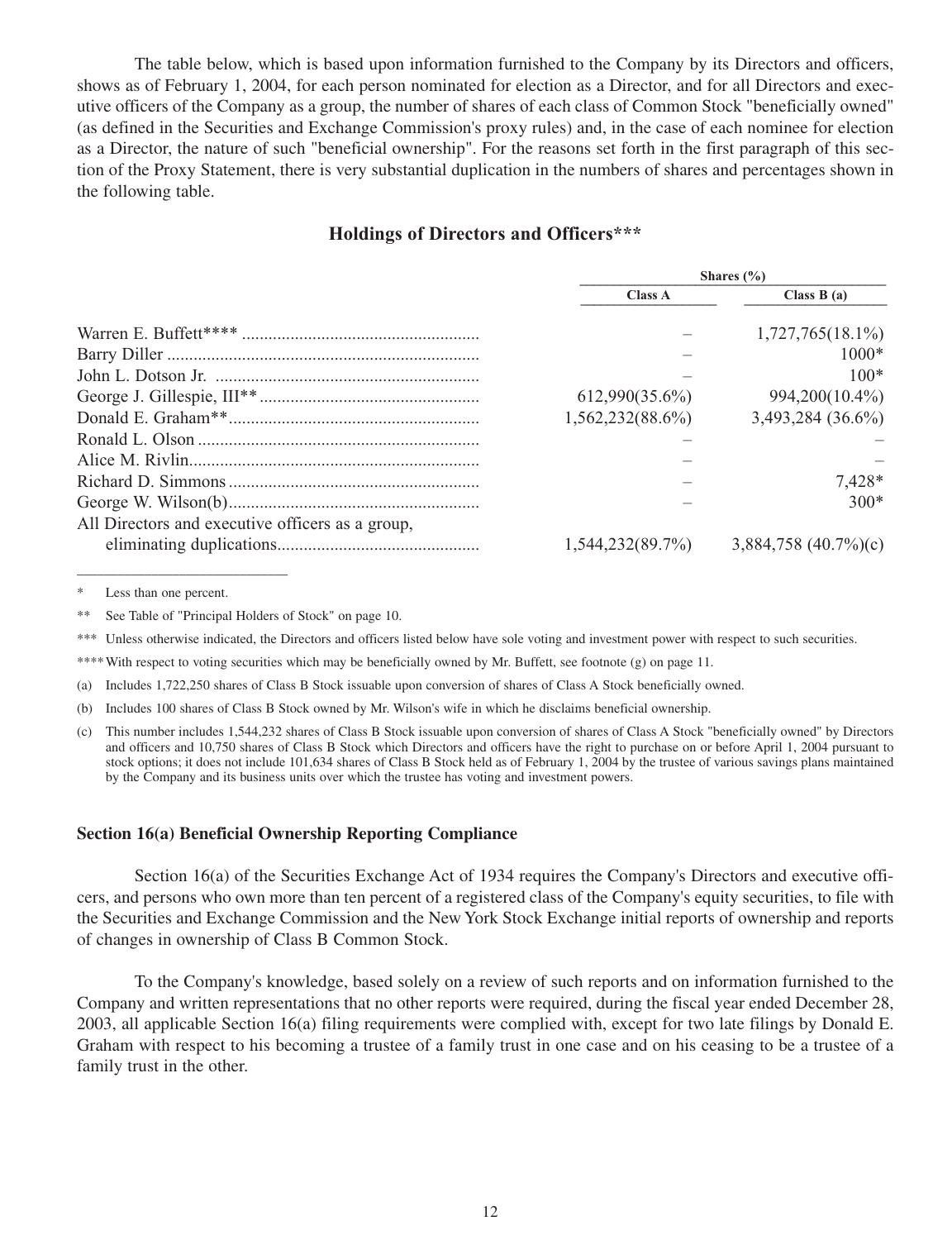#### **EXECUTIVE COMPENSATION**

The following table shows the compensation paid by the Company during 2001, 2002 and 2003 to each of the chief executive officer and the four most highly compensated executive officers of the Company.

|                           |      |            | <b>Annual Compensation</b> |                                          |                                                              | <b>Long-Term Compensation</b>                    |                                                                           |                                                      |  |  |
|---------------------------|------|------------|----------------------------|------------------------------------------|--------------------------------------------------------------|--------------------------------------------------|---------------------------------------------------------------------------|------------------------------------------------------|--|--|
|                           |      |            |                            |                                          | Awards                                                       |                                                  | <b>Payouts</b>                                                            |                                                      |  |  |
| <b>Principal Position</b> | Year | Salary(\$) | Bonus(\$)(1)               | Other<br>Annual<br>Compen-<br>sation(\$) | <b>Restricted</b><br><b>Stock</b><br>Awards $(\text{\$})(2)$ | <b>Securities</b><br>Underlying<br>$Options(\#)$ | <b>LTIP</b><br>Payouts $(\text{\$})(1)$                                   | <b>All Other</b><br>Compen-<br>$sation(\text{S})(3)$ |  |  |
|                           | 2003 | \$400,000  |                            |                                          |                                                              |                                                  | \$400,000                                                                 | \$10,658                                             |  |  |
| Chief Executive Officer   | 2002 | 400,000    |                            | $\overline{\phantom{m}}$                 | \$216,113                                                    |                                                  |                                                                           | \$10,658                                             |  |  |
|                           | 2001 | 399,996    |                            | $\overline{\phantom{a}}$                 |                                                              |                                                  | 400,000                                                                   | 8,840                                                |  |  |
|                           | 2003 | 450,000    | 327,555                    |                                          |                                                              | -                                                | 335,400                                                                   | 28,302                                               |  |  |
| Vice President and Chief  | 2002 | 385,000    | 277,197                    | $\qquad \qquad -$                        | 144,075                                                      | -                                                |                                                                           | 24,922                                               |  |  |
| Financial Officer         | 2001 | 384,996    |                            |                                          |                                                              |                                                  | 303,600                                                                   | 23,116                                               |  |  |
|                           | 2003 | 340,000    | 197,989                    |                                          |                                                              |                                                  | 212,850                                                                   | 17,938                                               |  |  |
| Vice President            | 2002 | 315,000    | 201,600                    | -                                        | 90,047                                                       |                                                  |                                                                           | 16,638                                               |  |  |
|                           | 2001 | 311,250    |                            |                                          |                                                              |                                                  | 100,000                                                                   | 16,185                                               |  |  |
|                           | 2003 | 325,000    | 189,254                    |                                          |                                                              | -                                                | 193,500                                                                   | 18,722                                               |  |  |
| Vice President            | 2002 | 305,000    | 195,195                    | $\qquad \qquad -$                        | 90,047                                                       | -                                                |                                                                           | 16,840                                               |  |  |
|                           | 2001 | 298,746    |                            |                                          |                                                              |                                                  | 193,200                                                                   | 15,742                                               |  |  |
|                           | 2003 | 300,000    | 174,696                    |                                          |                                                              | 1,000                                            | 96,750                                                                    | 16,662                                               |  |  |
| Vice President            | 2002 | 270,000    | 172,800                    | $\qquad \qquad -$                        | 108,056                                                      |                                                  |                                                                           | 15,881                                               |  |  |
|                           | 2001 | 248,750    |                            | -                                        |                                                              | 1,000                                            | $\hspace{1.0cm} \rule{1.5cm}{0.15cm} \hspace{1.0cm} \rule{1.5cm}{0.15cm}$ | 12,975                                               |  |  |

#### **Summary Compensation Table**

(1) Awards may be in the form of cash or deferred cash.

\_\_\_\_\_\_\_\_\_\_\_\_\_\_\_\_\_\_\_\_\_\_\_\_\_\_

<sup>(2)</sup> The numbers in this column represent the dollar value of the restricted stock awarded to the named executive in the relevant fiscal year, regardless of the effective date of the award, which may in some cases be the next fiscal year. In December 2002, the Compensation Committee of the Board of Directors approved grants of restricted stock for the 2003-2006 Award Cycle, effective December 30, 2002, to various key employees of the Company, including the chief executive officer and the other named executives as follows: Mr. Graham—300 shares; Mr. Morse—200 shares; Mr. Rosberg—125 shares; Ms. Daniels—125 shares and Ms. McDaniel—150 shares. As of the end of fiscal 2003, the chief executive officer and the other named executives had the following aggregate restricted stock holdings: Mr. Graham–-600 shares, \$476,904; Mr. Morse–-375 shares, \$298,065; Mr. Rosberg—250 shares, \$198,710; Ms. Daniels–-250 shares, \$198,710 and Ms. McDaniel—275 shares, \$218,581. Dividends are paid on restricted stock and are the same as dividends on non-restricted stock.

<sup>(3)</sup> Contributions to 401(k) savings plans and the Supplemental Executive Retirement Plan ("SERP") constitute "all other compensation" for 2003 as follows: Mr. Graham-–\$10,400 in Company contributions to 401(k) plan; Mr. Morse-–\$10,400 in Company contributions to 401(k) plan and \$13,000 in Company credits to SERP account; Mr. Rosberg-–\$10,400 in Company contributions to 401(k) plan and \$7,280 in Company credits to SERP account; Ms. Daniels-–\$10,400 in Company contributions to 401(k) and \$6,500 in Company credits to SERP account; and Ms. McDaniel–-\$10,400 in Company contributions to 401(k) plan and \$5,200 in Company credits to SERP account. In addition, Mr. Graham had \$258 of life insurance imputed income, Mr. Morse had \$4,902 of life insurance imputed income, Mr. Rosberg had \$258 of life insurance imputed income, Ms. Daniels had \$1,822 of life insurance imputed income and Ms. McDaniel had \$1,062 of life insurance imputed income, which, in each case, is included under "all other compensation."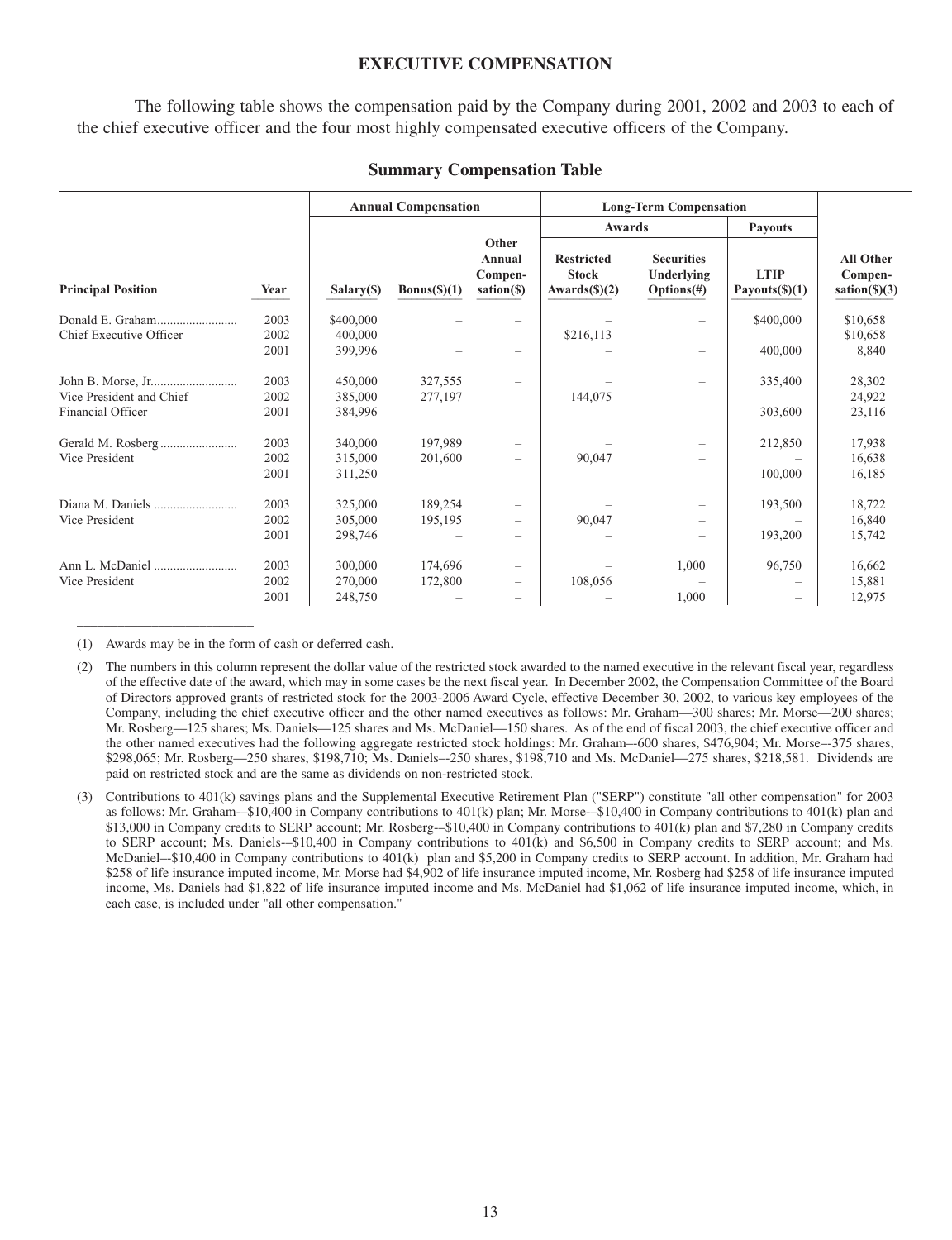|             |                                                                              | <b>Individual Grants</b>                                                                      | <b>Potential Realizable</b><br><b>Value at Assumed</b><br><b>Annual Rates of</b><br><b>Stock Price Appreciation</b><br>for Option Term |                                                                                                   |                                                                                                                           |             |
|-------------|------------------------------------------------------------------------------|-----------------------------------------------------------------------------------------------|----------------------------------------------------------------------------------------------------------------------------------------|---------------------------------------------------------------------------------------------------|---------------------------------------------------------------------------------------------------------------------------|-------------|
| <b>Name</b> | Number of<br><b>Securities</b><br><b>Underlying</b><br>Option<br>$Grand(\#)$ | Percent of<br><b>Total Options</b><br><b>Granted</b> to<br><b>Employees</b><br>in Fiscal Year | <b>Exercise of</b><br><b>Base Price</b><br>(S/Sh)                                                                                      | <b>Expiration</b><br>Date                                                                         | $5\%$ (\$)                                                                                                                | $10\%$ (\$) |
|             | -<br>-<br>1,000                                                              | $\overline{\phantom{a}}$<br>$\overline{\phantom{0}}$<br>18%                                   | \$816.05                                                                                                                               | $\overline{\phantom{a}}$<br>-<br>$\overline{\phantom{a}}$<br>$\overline{\phantom{a}}$<br>12/02/13 | $\overline{\phantom{a}}$<br>$\overline{\phantom{a}}$<br>$\overline{\phantom{a}}$<br>$\overline{\phantom{a}}$<br>\$513,210 | \$1,300,570 |

## **Aggregated Option Exercises in Last Fiscal Year and FY-End Option Values**

|             |                                                     |                                 | Number of<br><b>Unexercised</b><br><b>Options</b> at<br><b>Fiscal Year-End</b><br>(# ) | Value of<br><b>Unexercised</b><br><b>In-the-Money</b><br>Options at<br><b>Fiscal Year-End</b><br><b>(\$)</b> |
|-------------|-----------------------------------------------------|---------------------------------|----------------------------------------------------------------------------------------|--------------------------------------------------------------------------------------------------------------|
| <b>Name</b> | <b>Shares</b><br><b>Acquired on</b><br>Exercise (#) | <b>Value</b><br>Realized(\$)    | Exercisable/<br>Unexercisable                                                          | Exercisable/<br>Unexercisable                                                                                |
|             | 1.000<br>1.000<br>1.000                             | \$410,812<br>410.812<br>225,635 | 3,500/500<br>5,500/500<br>1,000/0<br>750/1.500                                         | \$843,440/\$104,670<br>\$1,543,680/\$104,670<br>\$251,840/\$0<br>\$195,328/\$138,815                         |

## **Long-Term Incentive Plans -- Awards in the Last Fiscal Year1**

|             | <b>Number</b><br>of Shares<br><b>Units or</b><br><b>Other</b><br><b>Rights</b><br>(# ) | <b>Performance</b><br><sub>or</sub><br><b>Other Period</b><br>Until<br><b>Maturation</b><br>or Payout |                                                              | <b>Estimated Future Payouts Under Non-Stock</b><br><b>Price-Based Plans</b> |                                                               |
|-------------|----------------------------------------------------------------------------------------|-------------------------------------------------------------------------------------------------------|--------------------------------------------------------------|-----------------------------------------------------------------------------|---------------------------------------------------------------|
| <b>Name</b> |                                                                                        |                                                                                                       | <b>Threshold</b><br>$(S \text{ or } \#)$                     | <b>Target</b><br>$($or$ #                                                   | <b>Maximum</b><br>$($or$ #                                    |
|             | 7.500<br>4.000<br>2.500<br>1.700<br>2.500                                              | 12/31/06<br>12/31/06<br>12/31/06<br>12/31/06<br>12/31/06                                              | \$375,000<br>\$200,000<br>\$125,000<br>\$85,000<br>\$125,000 | \$400,000<br>\$400,000<br>\$250,000<br>\$170,000<br>\$250,000               | \$400,000<br>\$700,000<br>\$437,500<br>\$297,500<br>\$437,500 |

<sup>1</sup> In December 2002, the Compensation Committee of the Board of Directors approved grants of Performance Units for the 2003-2006 Award Cycle to various key employees of the Company, including the chief executive officer and the most highly compensated executive officers as set forth in the table. The payout opportunities will be based on the achievement of various financial targets for major operating units of the Company and for the Company's consolidated operations. At Mr. Graham's request, the Compensation Committee set a maximum value of \$400,000 on the 7,500 Performance Units awarded to him.

\_\_\_\_\_\_\_\_\_\_\_\_\_\_\_\_\_\_\_\_\_\_\_\_\_\_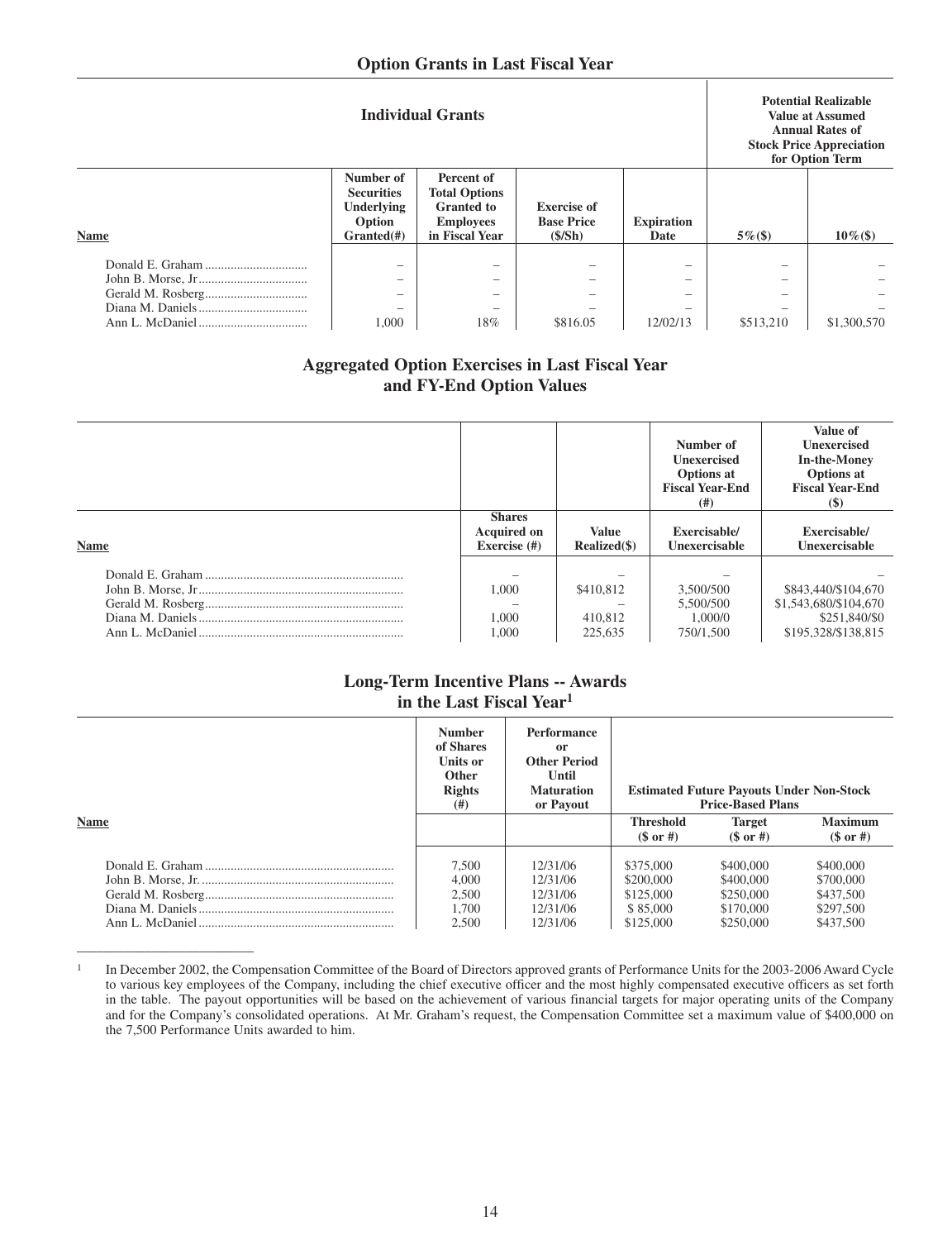#### **Equity Compensation Plan Information1**

|                                                                                          | Number of securities to be.<br>issued upon exercise of<br>outstanding options, warrants<br>and rights | Weighted-average exercise<br>price of outstanding options<br>warrants and rights | Number of securities remaining<br>available for future issuance<br>under equity compensation<br>plans (excluding securities<br>reflected in column $(a)$ ) |
|------------------------------------------------------------------------------------------|-------------------------------------------------------------------------------------------------------|----------------------------------------------------------------------------------|------------------------------------------------------------------------------------------------------------------------------------------------------------|
| <b>Plan Category</b>                                                                     | (a)                                                                                                   | (b)                                                                              | (c)                                                                                                                                                        |
| Equity compensation<br>plans approved by<br>Equity compensation<br>plans not approved by | 152,475                                                                                               | \$530.81                                                                         | 301,875                                                                                                                                                    |
| Total                                                                                    | 152,475                                                                                               | \$530.81                                                                         | 301,875                                                                                                                                                    |

<sup>1</sup> This table does not include information relating to restricted stock grants awarded under The Washington Post Company Incentive Compensation Plan, which plan was approved by the Class A Shareholders of the Company. As of the end of the fiscal year 2003, there were 14,285 shares of restricted stock outstanding under the 2001-2004 Award Cycle and 15,560 shares of restricted stock outstanding under the 2003-2006 Award Cycle that had been awarded to employees of the Company and its subsidiaries (including those executives named in the summary compensation table on page 13). On January 3, 2003, the restrictions lapsed on 12,740 shares of restricted stock previously awarded in the 1999-2002 Award Cycle. Due to forfeitures, as of February 1, 2004, there were a total of 29,595 shares of restricted stock outstanding under The Washington Post Company Incentive Compensation Plan. There are 24,675 shares of restricted stock available for further issuance under that Plan.

\_\_\_\_\_\_\_\_\_\_\_\_\_\_\_\_\_\_\_\_\_\_

In addition, the Company has from time to time awarded special discretionary grants of restricted stock to employees of the Company and its subsidiaries. On February 1, 2004, there were a total of 5,088 shares of restricted stock outstanding under special discretionary grants approved by the Compensation Committee of the Board of Directors, none of which were granted to those executives named in the summary compensation table on page 13.

## **RETIREMENT PLANS**

*Basic Plan*. Most employees of the Company, including the executives named in the summary compensation table, are eligible to participate (subject to minimum service requirements) in the Company's defined benefit retirement plan. Benefits under this basic plan are determined on the basis of base salary only, exclusive of all bonuses, deferred compensation and other forms of remuneration. The Company and each of its business units also maintain 401(k) savings plans in which most employees are eligible to participate (subject to minimum service requirements).

*Supplemental Executive Retirement Plan*. All amounts over \$160,000 (effective January 1, 2002) that would otherwise be payable under a basic defined benefit retirement plan are currently subject to reduction because of the annual pension limitation imposed by the Internal Revenue Code of 1986, as amended, although the extent of such reductions may vary in individual cases depending on circumstances existing at the time retirement payments commence. In addition, defined benefit pension benefits and defined contribution plan benefits payable by tax-qualified plans may not be based on annual compensation exceeding maximum amounts imposed by the Internal Revenue Code of 1986, as amended (\$200,000 per year effective January 1, 2002).

To offset these limitations on retirement benefits, the Company adopted effective January 1, 1989, an unfunded Supplemental Executive Retirement Plan (the "SERP"), which is patterned after similar plans adopted by many other companies. Under the Company's SERP there will be calculated for certain participating executives (including the executive officers named in the summary compensation table) a "supplemented normal retirement benefit", which will be determined under the rules of the qualified defined benefit retirement plan, but without reference to either of the above-mentioned limitations and will also include in earnings not only base salary (as in the past) but also bonuses under the Incentive Compensation Plan. The SERP also provides a supplemental defined contribution plan benefit, which is equal to the applicable company matching contribution percentage times the participating executive's base salary that is in excess of the annual covered compensation limit with respect to qualified plan benefits. The executive is required to make contributions to the SERP in order to receive the applicable matching company credit each year. Starting in 1994, a number of other management employees (not including said executive officers) became participants under the Company's SERP with respect to the supplemental normal retirement benefit only. For these participants, the supplemented normal retirement benefits will be determined without reference to either of the above-mentioned limitations, but will include in earnings only base salary and not bonuses. In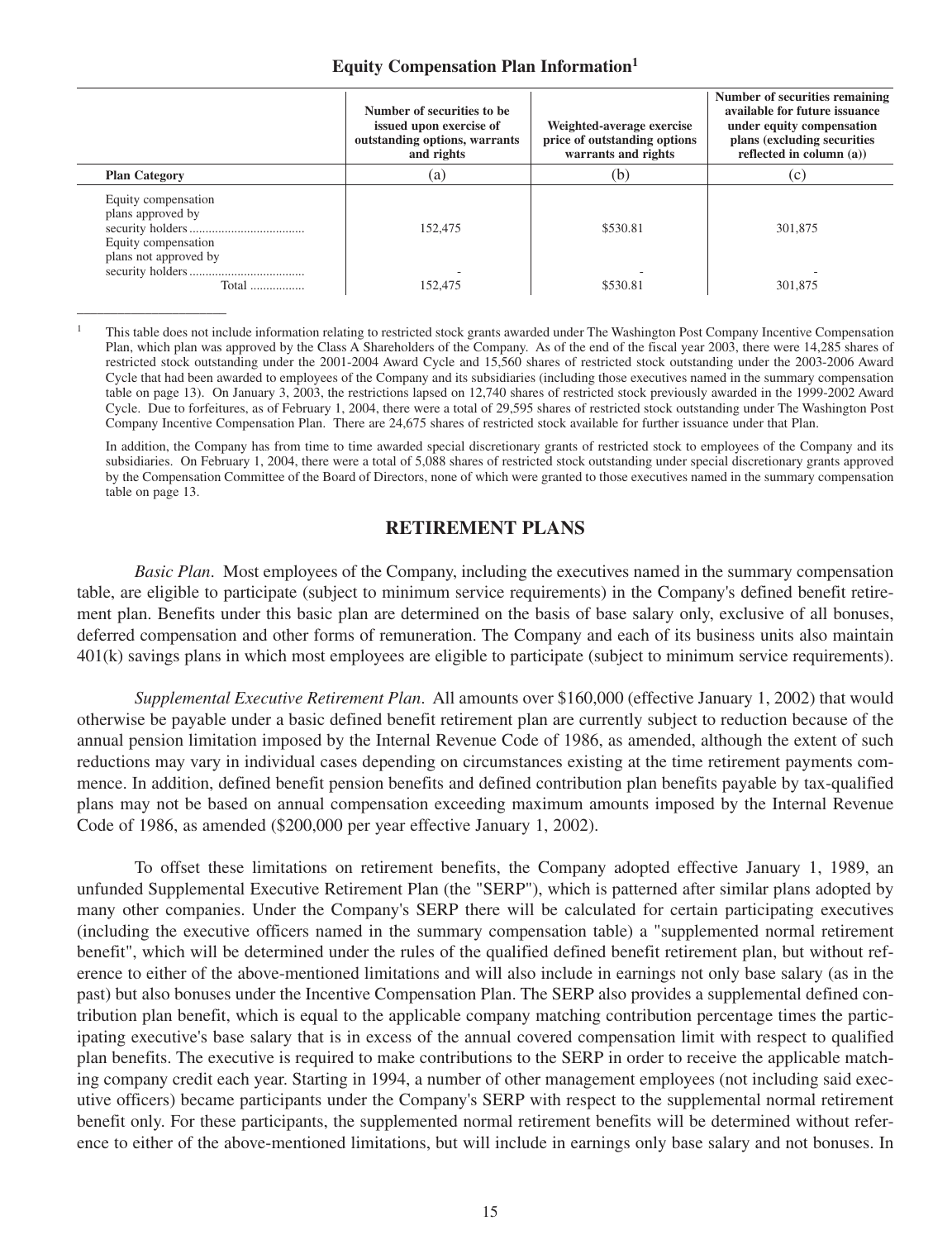each case in which a retiring executive's supplemented normal retirement benefit exceeds the benefit payable by the retirement plan or plans in which the executive has participated, the Company will pay such excess amount to him or her as a supplemental retirement benefit. Participation in the SERP is determined by the Compensation Committee of the Board of Directors, which has designated as participants a number of senior executives including all those named in the summary compensation table (except that Mr. Graham, who has elected not to participate in savings plan features of the SERP, will be covered only by the retirement plan features of the SERP described above).

As of December 31, 2003, Mr. Graham had 30 years of service under the Company plan, Mr. Morse had 15 years of service under the Company plan, Mr. Rosberg had 8 years of service under the Company plan, Ms. Daniels had 26 years of service under the Company plan and Ms. McDaniel had 20 years of service under the Company plan.

The following table shows the estimated maximum annual benefits payable upon retirement at age 65 to persons in specified remuneration and years-of-service classifications who participate in both the basic retirement plans and the SERP (which includes all the executive officers named in the summary compensation table):

| Covered<br>Compensation | <b>Estimated Maximum Annual Pension</b><br>(Computed as Straight Life Annuity)<br>for Representative Years of Credited Service <sup>(a)</sup> |          |           |           |           |           |
|-------------------------|-----------------------------------------------------------------------------------------------------------------------------------------------|----------|-----------|-----------|-----------|-----------|
| Company<br>Plan(b)(c)   | 10                                                                                                                                            | 15       | 20        | 25        | 30        | 35        |
| \$300,000               | \$54,500                                                                                                                                      | \$81,750 | \$109,000 | \$136,250 | \$163,500 | \$163,500 |
| 400,000                 | 72,000                                                                                                                                        | 108,000  | 144,000   | 180,000   | 216,000   | 216,000   |
| 450,000                 | 80,750                                                                                                                                        | 121,125  | 161,500   | 201,875   | 242,250   | 242,250   |
| 500,000                 | 89,500                                                                                                                                        | 134,250  | 179,000   | 223,750   | 268,500   | 268,500   |
| 550,000                 | 98,250                                                                                                                                        | 147,375  | 196,500   | 245,625   | 294,750   | 294,750   |
| 600,000                 | 107,000                                                                                                                                       | 160,500  | 214,000   | 267,500   | 321,000   | 321,000   |
| 650,000                 | 115,750                                                                                                                                       | 173,625  | 231,500   | 289,375   | 347,250   | 347,250   |
| 700,000                 | 124,500                                                                                                                                       | 186,750  | 249,000   | 311,250   | 373,500   | 373,500   |
| 750,000                 | 133,250                                                                                                                                       | 199,875  | 266,500   | 333,125   | 399,750   | 399,750   |
| 800,000                 | 142,000                                                                                                                                       | 213,000  | 284,000   | 355,000   | 426,000   | 426,000   |
| 850,000                 | 150,750                                                                                                                                       | 226,125  | 301,500   | 376,875   | 452,250   | 452,250   |

### **Pension Plan Tables**

(a) Before deducting the effect on benefits of an offset applicable to certain benefits paid under the Company Plan and based on average social security covered compensation over the employee's career. For an individual retiring at age 65 during 2004 the deduction would be as follows for the indicated number of years of credited service: 10 years, \$2,638; 15 years, \$3,957; 20 years, \$5,276; 25 years, \$6,595; 30 and 35 years, \$7,915.

(b) Plan provides increased benefits for years of service after 1991. The benefits shown in the table are those provided for service after 1991.

(c) This table does not include estimated annual pension calculations for individuals who, commencing in 2003, meet the "Rule of 90" (i.e., the participant's age when added to his or her years of service adds to 90) and thus became eligible to receive an actuarially unreduced pension upon retirement before age 65.

## **COMPENSATION COMMITTEE REPORT ON EXECUTIVE COMPENSATION**

#### **Overall Policy**

The Company's executive compensation program is based on the premise that compensation should be competitive and linked to corporate performance. To that end, the Company has developed an overall compensation strategy and compensation plans that tie a significant portion of executive compensation to the Company's success in meeting specified short-term and long-term performance goals and to long-term appreciation in the Company's stock price. The strategy also supports an environment that rewards Company and business unit achievement as compared to that of industry performance levels over a number of years, where such comparisons are appropriate. The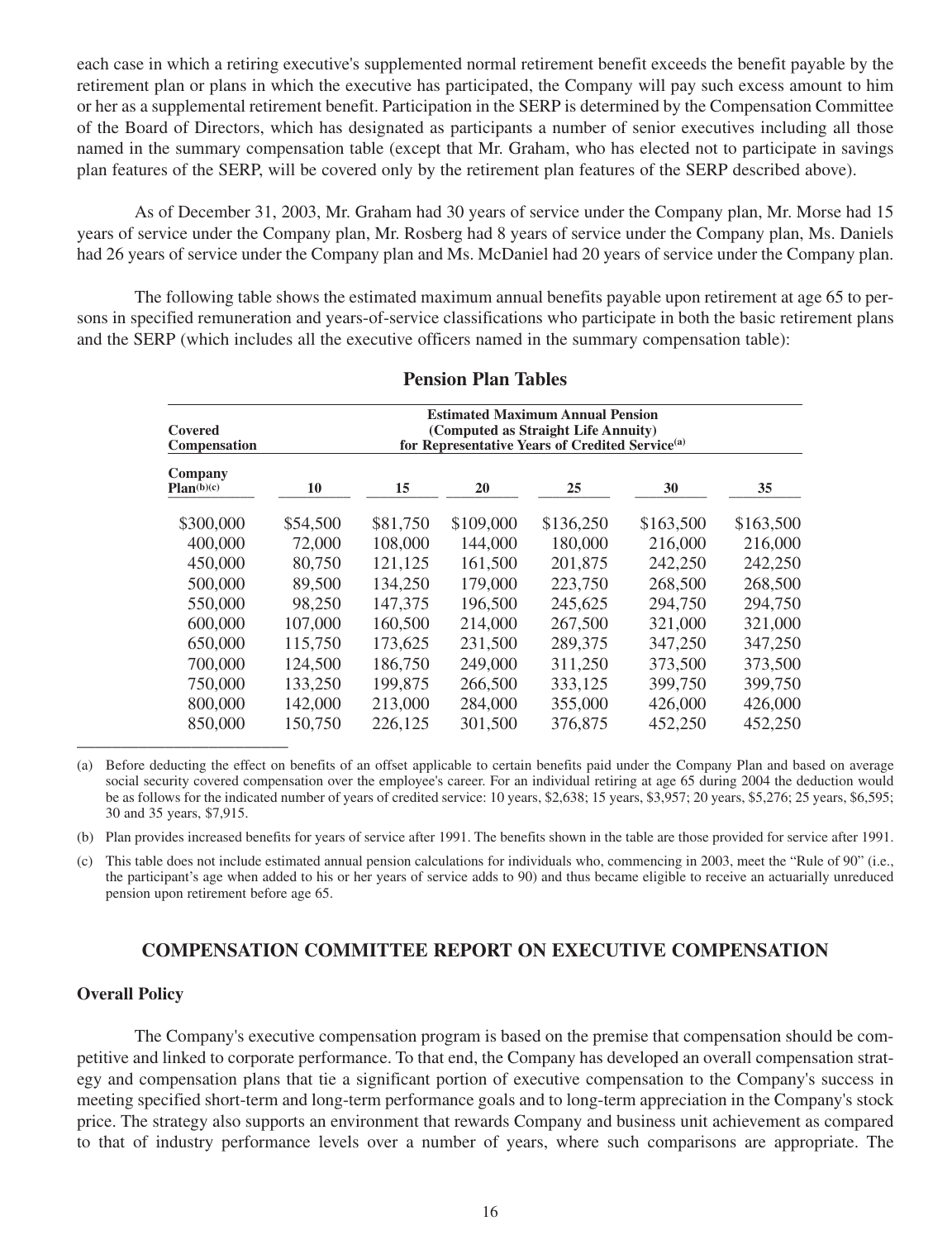Company seeks to offer compensation that will attract and retain key executive talent critical to the long-term success of the Company, to motivate these executives to achieve goals inherent in the Company's business strategy, to link executive and shareholder interests through equity-based plans and finally to provide a compensation package that recognizes individual contributions as well as overall business results.

Each year the Compensation Committee conducts a full review of the Company's executive compensation program. This review includes a comprehensive report from the Company's Vice President responsible for human resources assessing the effectiveness of the Company's compensation program and comparing the Company's executive compensation, corporate performance and total return to shareholders to a group of corporations that represent companies with business portfolios similar to that of the Company. The Compensation Committee reviews the selection of peer companies used for compensation purposes. Certain information about compensation levels in other companies included in this report is collected by independent consultants. The Compensation Committee uses the median executive compensation range of such peer companies as a guideline in setting the compensation of the Company's executives. The peer companies used for compensation purposes are constructed on a division-by-division basis and, thus, are not necessarily identical to the Standard & Poor's Publishing Index in the Performance Graph included in this proxy statement. For example, in determining the companies by which to measure the Company's broadcasting division, the comparison is made with purely broadcasting companies or broadcasting divisions within multimedia companies; in contrast the companies included in the indices selected for comparison purposes in the Performance Graph consist of companies with multimedia holdings. The annual compensation reviews permit an ongoing evaluation of the link between the Company's and its business units' performance and its executive compensation in the context of the compensation programs of other companies and of the Company's total return to shareholders.

The Compensation Committee determines the compensation of approximately the 102 most highly compensated corporate and divisional executives, including the chief executive officer and the other executives named in the summary compensation table. In reviewing the individual performance of the named executives, the Compensation Committee takes into account the views of Mr. Graham.

The key elements of the Company's executive compensation consist of base salary, annual bonus, performance units, restricted stock and stock options. The Compensation Committee's policies with respect to each of these elements, including the bases for the compensation awarded to Mr. Graham, the Company's chief executive officer, are discussed below. In addition, while the elements of compensation described below are considered separately, the Compensation Committee takes into account the full compensation package afforded by the Company to an individual, including special incentive compensation plans, pension and savings plan benefits, supplemental retirement benefits and other benefits as well.

#### **Base Salaries**

Base salaries for executive officers are initially determined by evaluating the responsibilities of the position held and the experience of the individual, and by reference to the competitive marketplace for executive talent, including, where available, a comparison to base salaries for comparable positions at other media and for-profit education companies, as applicable.

Salary adjustments are generally implemented on a twelve-month or longer cycle and upon promotion. Such adjustments are determined by evaluating the performance of the Company and the individual executive officer, and may also take into account new responsibilities. In the case of executive officers with responsibility for a particular business unit, such unit's financial results are also considered, including, depending on the business unit, revenue, operating income and cash flow. The Compensation Committee, where appropriate, also considers other measures. These may include, among other factors, increases in market share, reduction or cost containment in operating expenses, journalistic achievements, improvements in product quality and improvements in relations with customers, suppliers and employees, and comparisons to base salaries for comparable positions at other media or for-profit education companies, as applicable. In order to preserve flexibility in setting compensation, the Compensation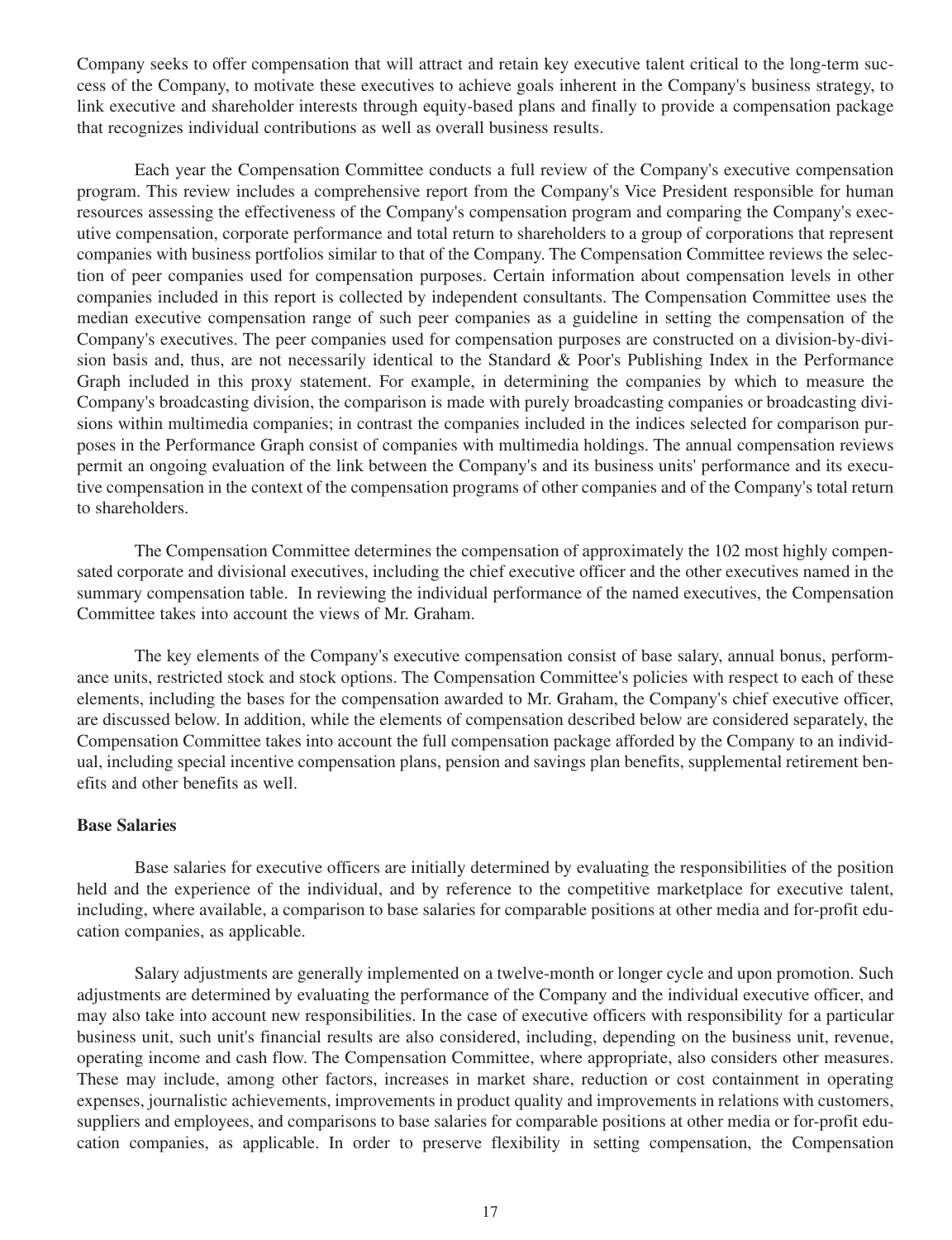Committee has not established specific elements of Company or business unit performance, which must be evaluated or assigned relative weights to such elements. Different factors are considered in evaluating each executive officer's base salary depending on such officer's position and business unit.

With respect to the base salary paid to Mr. Graham in 2003, the Compensation Committee took into account a comparison of base salaries of chief executive officers of peer companies, the Company's results in 2002 and the performance of the Company. The Compensation Committee also took into account Mr. Graham's service to the Company and his performance since 1979 when he became publisher of The Washington Post. The Compensation Committee noted that Mr. Graham's base salary is significantly below the median of base salaries paid to chief executive officers of peer companies. However, because of Mr. Graham's continued request, for personal reasons, to forego a base salary increase, Mr. Graham's base salary in 2003 remained at \$400,000, the level established in 1991 upon his promotion to President and chief executive officer. The Compensation Committee does not give significance to the below market salary of Mr. Graham when reviewing and establishing base salary levels for other executives.

#### **Incentive Compensation Plan**

The Company has an incentive compensation plan made up of two components—annual and long-term under which awards are made primarily to key management and professional employees, including the Company's executive officers, who have made or are in a position to make significant contributions to the profitability of the Company and enhance shareholder value. The plan is administered by the Compensation Committee.

### **Annual Component**

The annual component of the Incentive Compensation Plan provides for annual incentive compensation awards based on the Company's and its business units' short-term, i.e., annual, financial performance. At the end of 2002, the Compensation Committee approved a range of incentive payouts for 2003 keyed to performance against specified goals related to budgeted operating income, cash flow or earnings per share, which vary by business unit. Mr. Graham waived participation in the annual component of the Incentive Compensation Plan with respect to 2003. In 2003 the Company exceeded its budgeted earnings per share goal. Annual incentive compensation awards were paid to the executive officers named in the summary compensation table on page 13.

## **Long-Term Component**

To balance the annual component of the Incentive Compensation Plan, which is intended to reward shortterm financial performance, the long-term component provides incentives for improved financial performance over periods of Award Cycles (which beginning in 1983 have consisted, and are expected to continue to consist, of fouryear periods starting at two-year intervals).

## *Performance Units.*

In December 2002, the Compensation Committee of the Board of Directors approved grants of Performance Units for the 2003-2006 Award Cycle to various key employees of the Company, including the chief executive officer and the named executives. Pursuant to these grants, the chief executive officer and the named executives received the following: Donald E. Graham, 7,500 Performance Units; John B. Morse, Jr., 4,000 Performance Units; Gerald M. Rosberg, 2,500 Performance Units; Diana M. Daniels, 1,700 Performance Units; and Ann L. McDaniel, 2,500 Performance Units. Each Performance Unit has a nominal value of \$100. The number of Units awarded was determined with reference to an individual's scope of responsibilities and level of Plan participation. The payout opportunities for the 2003-2006 Award Cycle for Performance Units granted to these individuals will be based on the achievement of financial and operating goals of certain of the major operating divisions.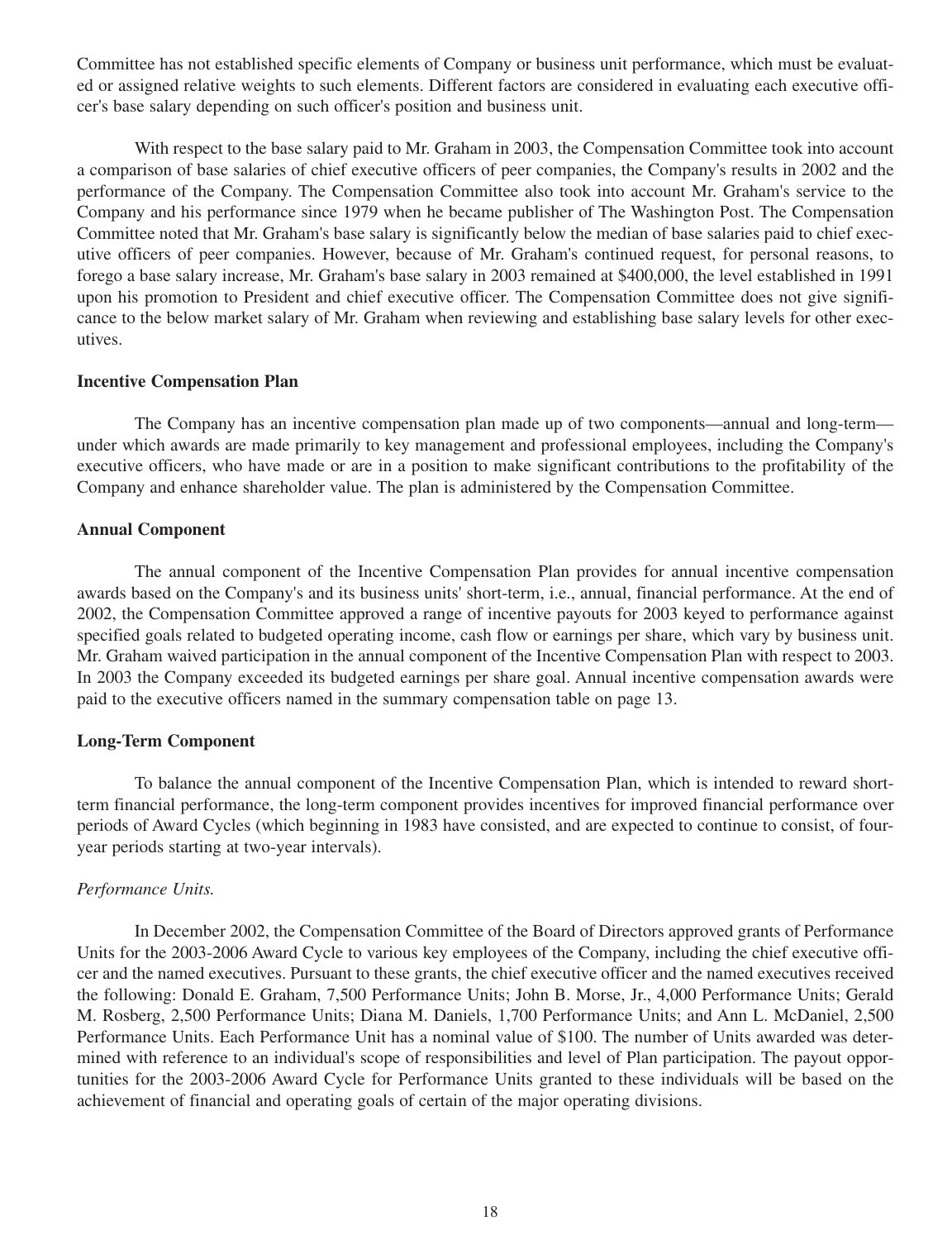In December 2000, executive officers of the Company, including the chief executive officer and the named executives, were granted Performance Units for the 2001-2004 Award Cycle. Pursuant to these grants, the chief executive officer and the named executives received the following: Donald E. Graham, 7,500 Performance Units; John B. Morse, Jr., 2,800 Performance Units; Gerald M. Rosberg, 2,000 Performance Units; Diana M. Daniels, 1,600 Performance Units; and Ann L. McDaniel, 1,500 Performance Units. As in the past, each Performance Unit has a nominal value of \$100. The number of Units awarded is determined with reference to an individual's scope of responsibilities and level of Plan participation. The payout opportunities for the 2001-2004 Award Cycle for Performance Units granted to these individuals will be based on the achievement of financial and operating goals of certain of the major operating divisions.

In December 1998, the Compensation Committee of the Board of Directors approved grants of Performance Units for the 1999-2002 Award Cycle to various key employees of the Company, including the chief executive officer and certain of the named executives. Pursuant to these grants, the chief executive officer and the named executives received the following: Donald E. Graham, 7,500 Performance Units; John B. Morse, Jr., 2,600 Performance Units; and Diana M. Daniels, 1,500 Performance Units. In January 1999, Gerald M. Rosberg was granted 1,650 Performance Units and in December 2000, the Compensation Committee approved a grant of 750 Performance Units to Ann L. McDaniel for the 1999-2002 Award Cycle. Each Performance Unit has a nominal value of \$100. The number of Units awarded was determined with reference to an individual's scope of responsibilities and level of Plan participation. The payout opportunities for the 1999-2002 Award Cycle for Performance Units for these individuals was based on the following criteria: the simple average of the earned payouts for the major operating divisions of the Company determined by their achievement of financial and operating goals (60% weighting), a determination of the increase in the value created at another significant operating division (15% weighting), the Company's total shareholder return during the Award Cycle compared to total shareholder returns of peer companies (20% weighting) and management's efforts toward long-term growth of the Company (5% weighting). The final Unit valuation for the 1999-2002 Award Cycle was determined by the Compensation Committee in May 2003. For the 1999-2002 Award Cycle, Mr. Graham received \$400,000 in payout of his 7,500 Performance Units.

### *Restricted Stock.*

In December 2002, the named executives and other key employees were granted new Restricted Stock for the 2003-2006 Award Cycle, based on plan levels similar to those used for determining the number of shares of Restricted Stock in prior years, including 300 shares of Restricted Stock awarded to Mr. Graham. The number of shares of Restricted Stock awarded is determined by an individual's scope of responsibilities and relative level of Plan participation. Awards to the named executives are referenced in the footnote to the column headed "Restricted Stock Awards" in the Summary Compensation Table shown on page 13.

In December 2000, the named executives and other key employees were granted new Restricted Stock for the 2001-2004 Award Cycle, based on plan levels similar to those used for determining the number of shares of Restricted Stock in prior years, including 300 shares of Restricted Stock awarded to Mr. Graham. The number of shares of Restricted Stock awarded is determined by an individual's scope of responsibilities and relative level of Plan participation. Awards to the named executives are referenced in the footnote to the column headed "Restricted Stock Awards" in the Summary Compensation Table shown on page 13.

On January 3, 2003, the restrictions terminated on shares of Restricted Stock awarded to Mr. Graham and the other named executives for the 1999-2002 Award Cycle. Mr. Graham received unrestricted title to 300 shares having a fair market value of \$224,625 on January 3, 2003.

### *Special Incentives.*

From time to time the Compensation Committee adopts special targeted incentive plans for key executives. These plans provide a one-time special incentive opportunity based on the achievement of special quantifiable operating objectives. No special incentive plans are currently in place for any of the named executives.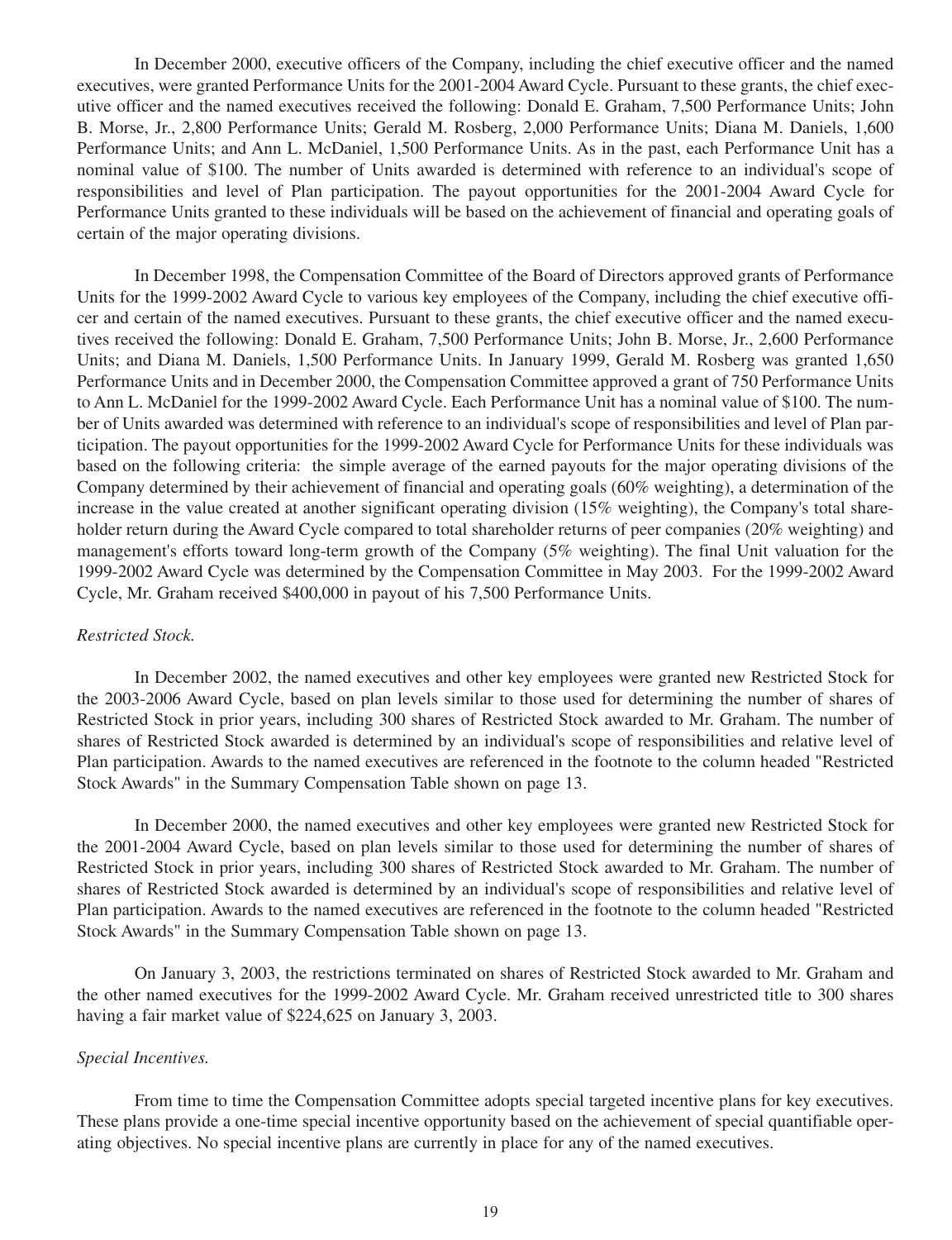#### **Stock Option Plan**

Under the Company's Stock Option Plan, which was approved by shareholders, shares of Class B Stock are issuable upon the exercise of stock options that have been or may be granted to key employees of the Company and its subsidiaries, including the executives whose compensation is detailed in this proxy statement.

The Compensation Committee believes that significant equity interests in the Company held by key employees responsible for the Company's future growth and continued success align the interests of shareholders and management, since the full benefit of the compensation package cannot be realized unless stock appreciation occurs over a number of years. In the opinion of management, which is concurred in by the Compensation Committee, there are at present 52 key employees who fall within that category and have been awarded stock options. Although there is no target stock ownership level for key employees, in determining the number of shares to be granted under options, the Compensation Committee takes into account the amount and value of options currently held, as well as makes a judgment about the level of contribution already made by and the potential of such key employees to continue to make contributions to the Company. The Compensation Committee does not assign relative weights to such factors.

Given Mr. Graham's significant ownership in the Company (see description of holdings under "Stock Holdings of Certain Beneficial Owners and Management"), the Compensation Committee has not granted any stock options to Mr. Graham.

One stock option award was granted to the executives whose compensation is detailed in this proxy statement during 2003.

#### **Other Compensation Plans**

At various times in the past the Company has adopted certain broad-based employee benefit plans in which the chief executive officer and the other named executives are eligible to participate on the same terms as non-executive employees who meet applicable eligibility criteria, subject to applicable legal limitations on the amount of benefits that may be payable pursuant to those plans. Benefits under the savings and retirement plans are not tied to Company performance.

For the chief executive officer and certain other senior executives and managerial employees, including the named executives, the Company's Supplemental Executive Retirement Plan ("SERP") provides tax-deferred accruals of amounts proportionate to the benefits available to non-highly compensated participants in the Company's savings and retirement plans, but which exceed benefits permitted under the Company's plans because of tax law limitations. In 2003 no amount was accrued for the benefit of Mr. Graham with respect to an employer credit under the Company's SERP inasmuch as Mr. Graham waived his right for 2003 to maintain a separate unfunded savings plan account under the SERP. The amount accrued to the named executives are shown in the footnote to the column headed "All other compensation" in the Summary Compensation Table shown on page 13. The estimated annual pension amounts set forth in the table on page 16 show the maximum benefits payable to Mr. Graham and the named executives upon retirement at age 65, to the extent they participate in the basic retirement plan and the supplemental executive retirement plan. The benefits payable to Mr. Graham and the named executives under the SERP are determined with reference to compensation including annual bonuses under the Incentive Compensation Plan.

The Company has in place a voluntary deferred compensation plan for senior executives. The plan provides an opportunity for participants to elect to defer the receipt of all or a portion of cash awards under the annual and/or long-term components of the Incentive Compensation Plan. Elections to defer must be filed in advance of earning such awards. Deferred amounts will earn investment credits in accordance with participant elections from a choice of investment indexes. Deferred amounts will be payable at retirement or such other future date as specified by the participant at the time of election.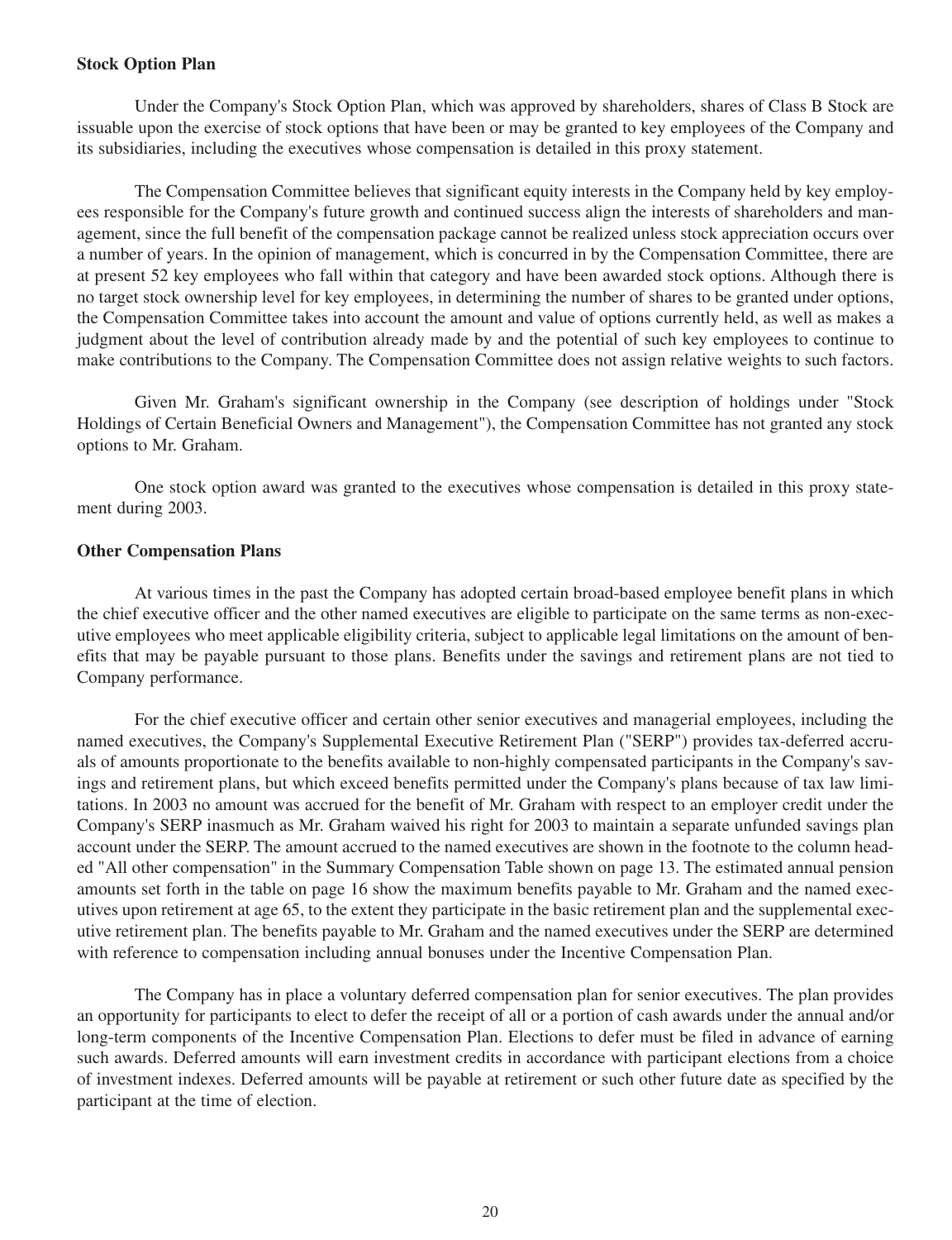### **Conclusion**

Through the programs described above, a significant portion of the Company's executive compensation is linked directly to business unit and corporate performance and stock price appreciation. The Compensation Committee intends to continue the policy of linking executive compensation to corporate performance and returns to shareholders and deems it desirable that compensation paid under the Incentive Compensation Plan and the Stock Option Plan meet the requirements of Section 162(m) of the Internal Revenue Code concerning deductibility of executive compensation. However, the Committee reserves the right to put in place compensation programs that do not meet the requirements of Section 162(m) resulting in compensation payments that are not deductible by the Company, if such programs are otherwise in the best interests of the Company.

> George W. Wilson, Chairman Daniel B. Burke John L. Dotson Jr.

### **Compensation Committee Interlocks and Insider Participation**

Daniel B. Burke, John L. Dotson Jr. and George W. Wilson served as members of the Compensation Committee in 2003.

### **AUDIT COMMITTEE REPORT**

One of the standing committees of the Board of Directors of the Company is the Audit Committee. Currently there are five non-employee members of the Board on the Audit Committee — Ralph E. Gomory, Ronald L. Olson, Alice M. Rivlin, Richard D. Simmons and Daniel B. Burke, who serves as chairman of the Audit Committee. The Audit Committee operates under a mandate from the Board of Directors, which has determined that each Committee member is "independent" under the listing standards of the New York Stock Exchange and Item 7 of Rule 14a-101 of the Security Exchange Act of 1934. Specifically, the Board determined that none of the members of the Audit Committee (or any immediate family member) (i) had been employed by or affiliated with the Company within the past three years, (ii) received any compensation from the Company other than director and committee fees and pension or other forms of deferred compensation (not contingent in any way on continued service), (iii) is an executive officer of a company that makes payments to or receives payments from the Company in an amount which exceeds the greater of \$1 million or 2% of such other company's consolidated gross revenues within the past three years or (iv) has a material relationship with the Company.

The Board of Directors of the Company has approved a revised charter for the Audit Committee, a copy of which is attached Exhibit A hereto.

Management has the primary responsibility for the preparation of the Company's financial statements in accordance with generally accepted accounting principles and for the financial reporting process, including its system of internal control. The Company's independent auditors, PricewaterhouseCoopers LLP, are responsible for auditing those financial statements in accordance with auditing standards generally accepted in the United States of America and for issuing a report thereon. In this context, the Audit Committee's responsibility is to monitor and review these processes, as well as the independence and performance of the Company's auditors. The Audit Committee has relied in undertaking its monitoring and review responsibilities, without independent verification, on management's representation that the financial statements have been prepared with integrity and objectivity and in conformity with generally accepted accounting procedures in the United States of America and on the representations of PricewaterhouseCoopers LLP included in their report on the Company's financial statements.

The Audit Committee has reviewed and discussed the audited fiscal year 2003 financial statements with the Company's management. In addition, the Audit Committee has discussed with PricewaterhouseCoopers LLP the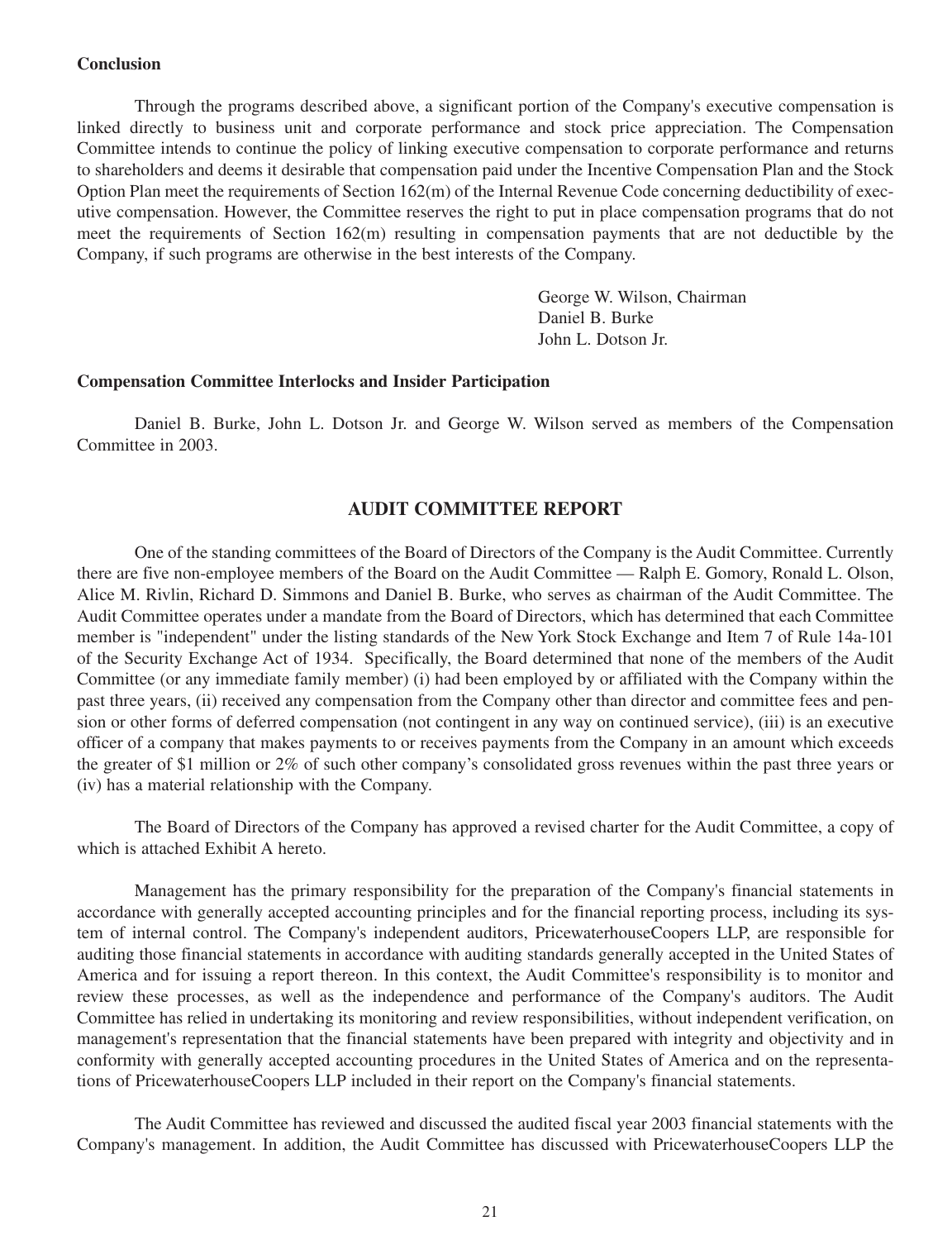matters required to be discussed by Statement on Accounting Standards No. 61 (Communication with Audit Committees), as modified or supplemented. The Audit Committee has received the written disclosures and the letter from PricewaterhouseCoopers LLP required by Independence Standards Board Standard No. 1 (Independence Discussions with Audit Committees), as modified or supplemented, and has discussed with the independent auditors their independence from the Company and its management. The Audit Committee has also considered whether PricewaterhouseCoopers LLP's provision of non-audit services to the Company is compatible with the independence of such firm.

## *Pre-approval policy*

In 2003, the Audit Committee reviewed and re-authorized its policies and procedures with regard to the preapproval of audit and non-audit services performed by the independent auditor in order to assure that the provision of such services do not impair the auditor's independence. Unless a type of service to be provided by the independent auditor has received general pre-approval, it will require specific pre-approval by the Audit Committee. Any proposed services exceeding pre-approved cost levels will require specific pre-approval by the Audit Committee. The term of any general pre-approval is 12 months from the date of pre-approval, unless the Audit Committee specifically provides for a different period. The Audit Committee will periodically review and pre-approve the services that may be provided by the independent auditor without obtaining specific pre-approval from the Chairman of the Audit Committee, as well as revise the list of general pre-approved services from time to time, based on subsequent determinations.

The Audit Committee will not delegate its responsibilities to pre-approve services performed by the independent auditor to management. The Audit Committee may delegate pre-approval authority to one or more of its members. The annual audit services engagement terms and fees will be subject to the specific pre-approval of the Audit Committee. The Audit Committee will approve, if necessary, any changes in terms, conditions and fees resulting from changes in audit scope, Company structure or other matters. In addition to the annual audit services engagement specifically approved by the Audit Committee, the Audit Committee may grant general pre-approval for other audit services, which are those services that only the independent auditor reasonably can provide.

Audit-related services are assurance and related services that are reasonably related to the performance of the audit or review of the Company's financial statements or that are traditionally performed by the independent auditor. The Audit Committee believes that the provision of audit-related services does not impair the independence of the independent auditor.

The Audit Committee believes that the independent auditor can provide tax services to the Company such as tax compliance, tax planning and tax advice without impairing such auditor's independence. However, the Audit Committee will not permit the retention of the independent auditor in connection with a transaction initially recommended by the independent auditor, the purpose of which may be tax avoidance and the tax treatment of which may not be supported in the Internal Revenue Code and related regulations.

The Audit Committee may grant general pre-approval to those permissible non-audit services classified as All Other services that it believes are routine and recurring services, and would not impair the independence of the auditor. Pre-approval fee levels for all such services to be provided by the independent auditor will be established annually by the Audit Committee. Any proposed services exceeding these levels will require specific pre-approval by the Audit Committee.

Requests or applications to provide services that require specific approval by the Audit Committee will be submitted to the Audit Committee by both the independent auditor and the Chief Financial Officer or Controller (or other designated officer), and must include a joint statement as to whether, in their view, the request or application is consistent with the SEC's rules on auditor independence.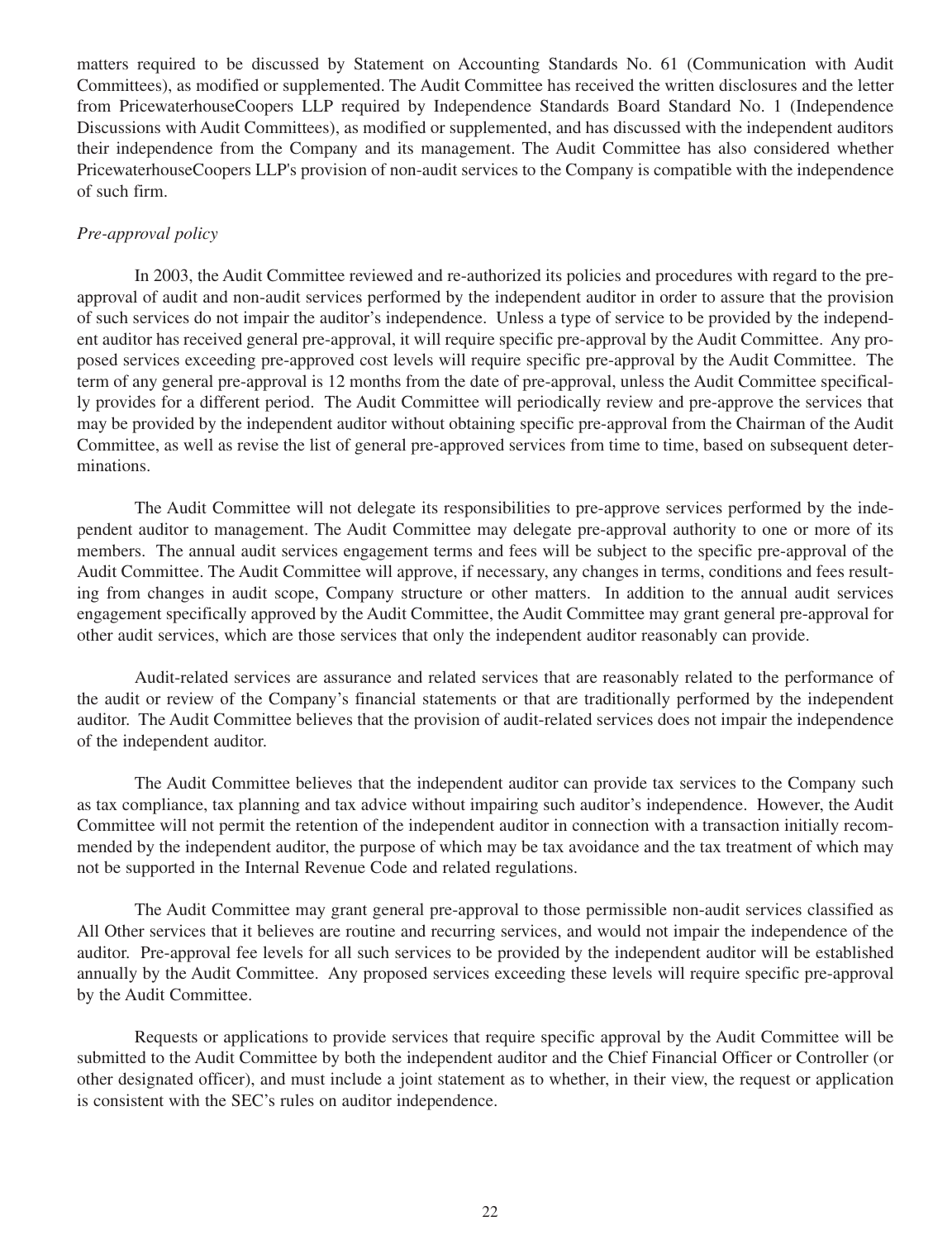In addition, the Audit Committee established additional procedures for the receipt, retention and treatment of complaints received by the Company regarding accounting, internal accounting controls or auditing matters and the confidential, anonymous submission by employees of the Company of concerns regarding questionable accounting or auditing matters through the use of a third-party managed telephone hotline.

### *Audit Fees*

The fees paid to PricewaterhouseCoopers LLP for the annual audit, statutory audits and review of financial statements included in the Company's Form 10-Qs, including reimbursable expenses, were \$1,574,000 in 2003 and \$1,070,000 in 2002, which fees were reviewed and approved by the Audit Committee.

#### *Audit-Related Fees*

The fees paid to PricewaterhouseCoopers LLP for assurance and related services reasonably related to the performance of the audit or review of financial statements and not included under "Audit Fees" above, including reimbursable expenses, were \$414,000 in 2003 and \$315,000 in 2002, which fees were reviewed and approved by the Audit Committee. These fees were primarily for financial due diligence and transaction analysis, audits of employee retirement and savings plans, and other audit-related reports.

### *Tax Fees*

The fees paid to PricewaterhouseCoopers LLP for tax compliance, tax advice and tax planning, including reimbursable expenses, were \$1,499,000 in 2003 and \$815,000 in 2002, which fees were reviewed and approved by the Audit Committee. These fees were primarily for tax due diligence and transaction analysis, expatriate tax services, and Federal, multi-state and foreign tax consulting.

## *All Other Fees*

The fees paid to PricewaterhouseCoopers LLP for all other products and services provided by PricewaterhouseCoopers LLP, specifically software tools, were \$4,000 in 2003 and \$0 in 2002. There were no fees paid to PricewaterhouseCoopers LLP for financial information systems design or implementation in either 2003 or 2002.

Based on such review and discussion and in reliance thereon, the Audit Committee recommended to the Board of Directors, and the Board has approved, that the audited financial statements be included in the Company's Annual Report on Form 10-K for the year ended December 28, 2003, for filing with the Securities and Exchange Commission.

> Daniel B. Burke, Chairman Ralph E. Gomory Ronald L. Olson Alice M. Rivlin Richard D. Simmons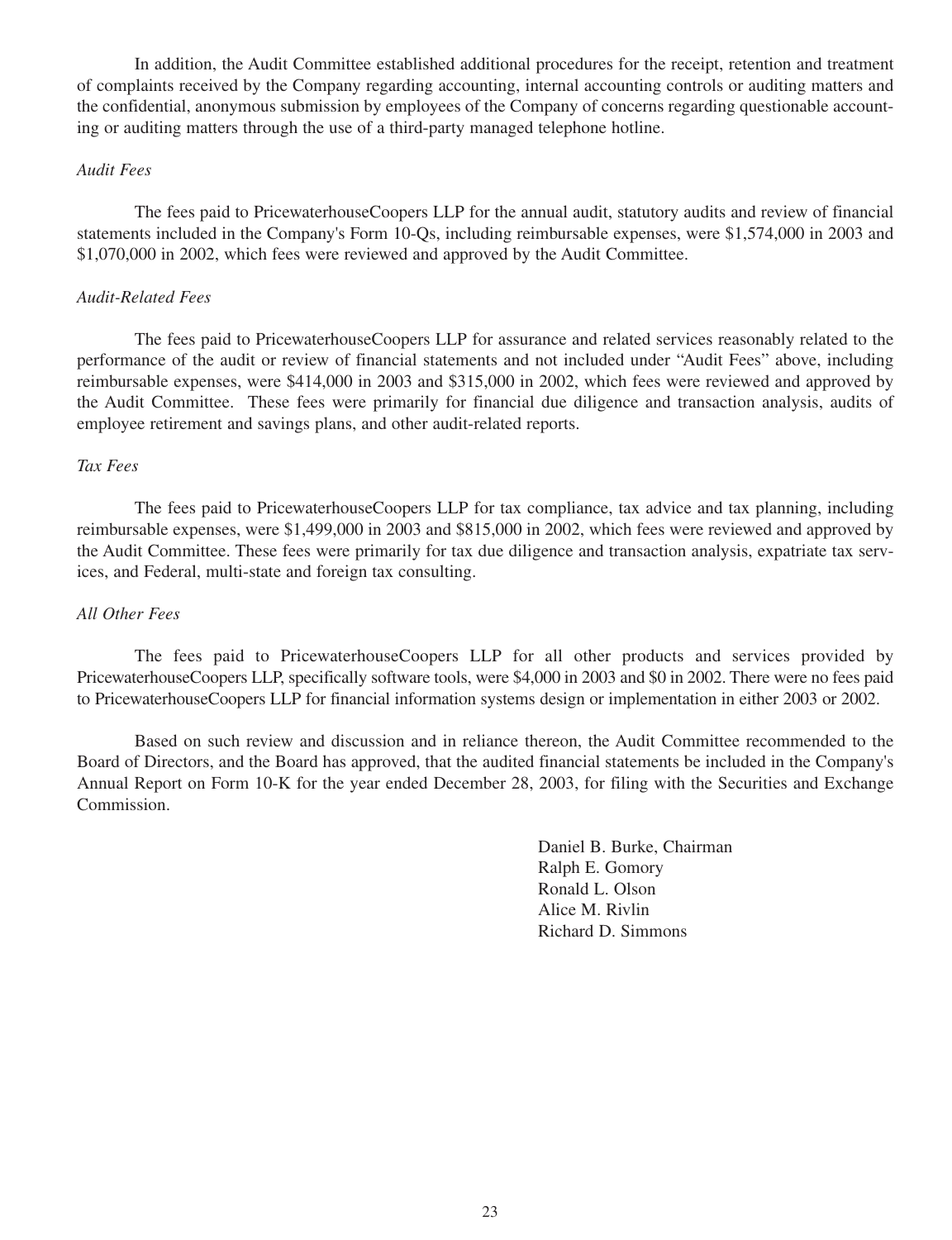## **PERFORMANCE GRAPH**

The following graph is a comparison of the yearly percentage change in the Company's cumulative total shareholder return with the cumulative total return of the Standard & Poor's 500 Stock Index and the Standard & Poor's Publishing Index. The Standard & Poor's 500 Stock Index is comprised of 500 U.S. companies in the industrial, transportation, utilities and financial industries, weighted by market capitalization. The Standard & Poor's Publishing Index is comprised of Dow Jones & Company, Inc., Gannett Co., Inc., Knight-Ridder, Inc., The McGraw-Hill Companies, Meredith Corporation, The New York Times Company, The Times Mirror Company (through the date of its acquisition by Tribune Company in May 2000) and Tribune Company, weighted by market capitalization.

The graph reflects the investment of \$100 on December 31, 1998, in the Company's Class B Common Stock, the Standard & Poor's 500 Stock Index and the Standard & Poor's Publishing Index. For purposes of this graph, it has been assumed that dividends were reinvested on the date paid in the case of the Company and on a quarterly basis in the case of the Standard & Poor's 500 Index and the Standard & Poor's Publishing Index.

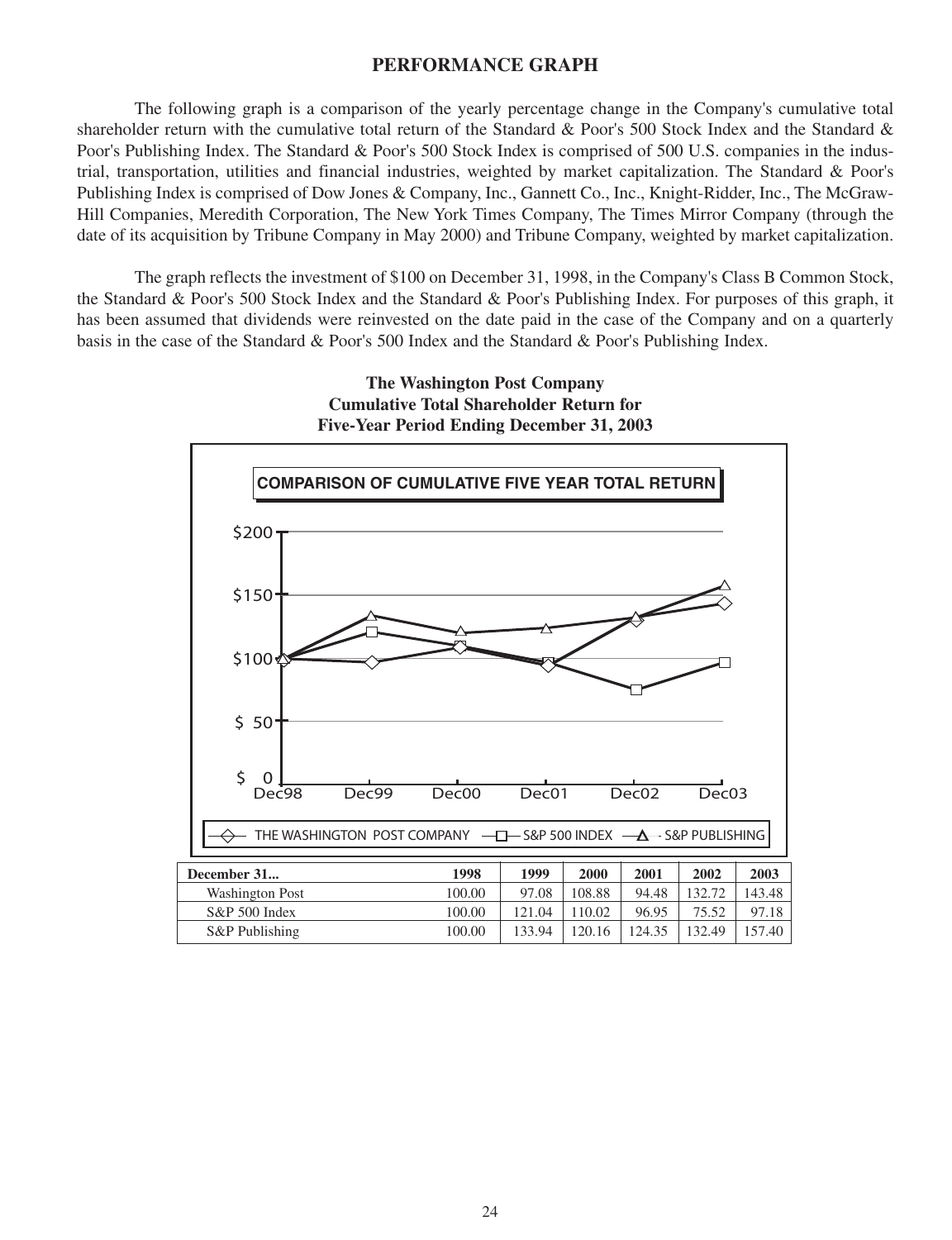### **Certain Relationships and Related Transactions**

Effective September 2003, the Company renewed for one year a contract with Mrs. Elizabeth Weymouth, the daughter of the late Mrs. Katharine Graham and the sister of Mr. Donald E. Graham, under which she contributes articles to The Washington Post newspaper and is to be compensated at the rate of \$25,000 annually. In addition, Mrs. Weymouth is employed full-time as a Senior Editor at Newsweek magazine with an annualized base compensation of \$170,000.

## **OTHER MATTERS THAT MAY COME BEFORE THE MEETING**

As of the date of this Proxy Statement the only matters that the Board of Directors expects to present to the meeting are those discussed herein. If any other matter or matters are properly brought before the meeting or any adjournment thereof, it is the intention of the persons named in the accompanying form of Proxy to vote on those matters in accordance with their best judgment.

Upon the recommendation of the Audit Committee, the Board of Directors has selected PricewaterhouseCoopers LLP as the Company's independent accountants to audit and report on its financial statements for the fiscal year 2004. The same firm has acted as the Company's independent accountants continuously since the Company was organized in 1946. As in previous years, a representative of PricewaterhouseCoopers LLP will be present at the Annual Meeting, will have the opportunity to make any statement he may desire with respect to the Company's financial statements for 2003 and his firm's relationship with the Company, and will be available to respond to appropriate questions from stockholders.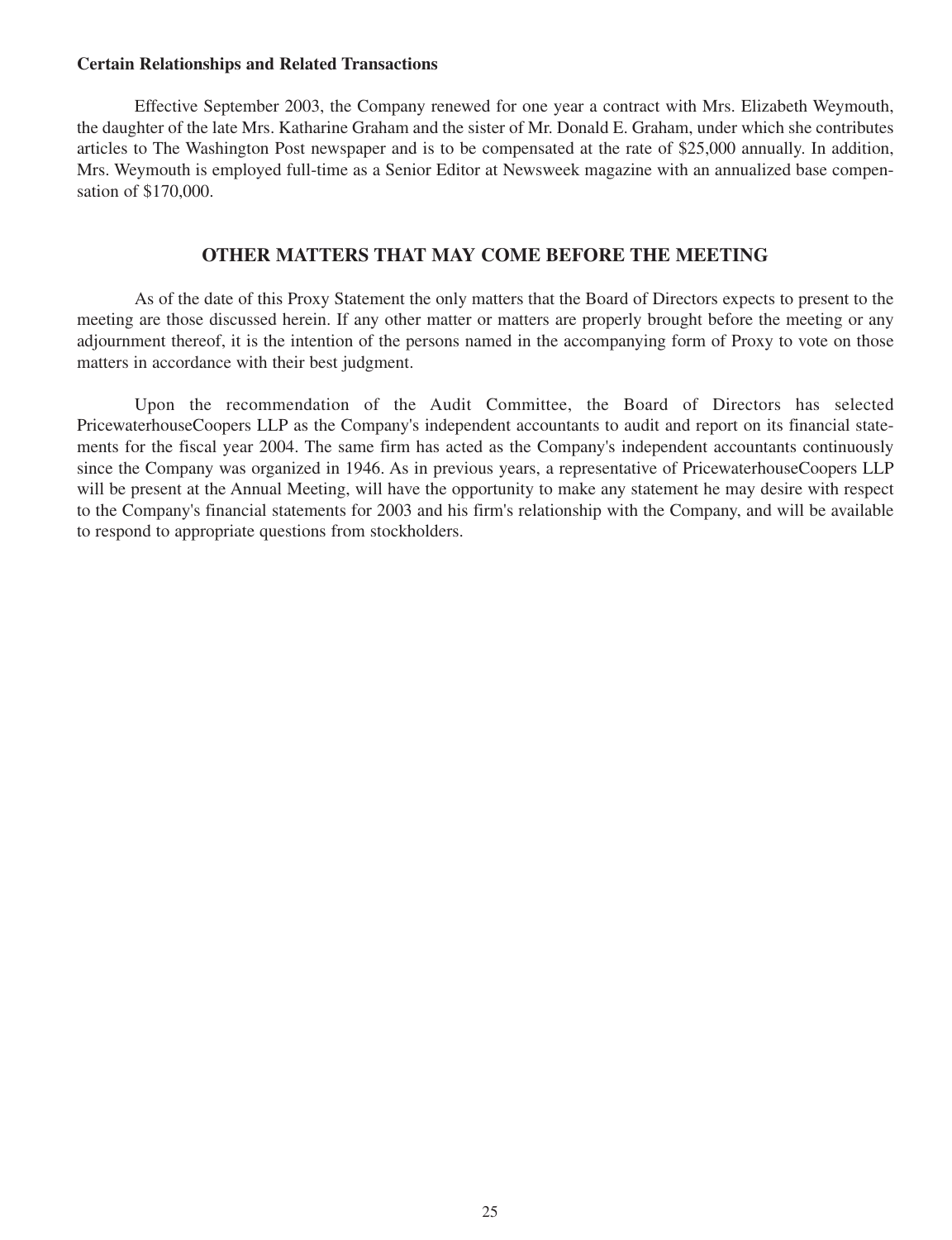## **THE WASHINGTON POST COMPANY**

## AUDIT COMMITTEE CHARTER (as amended and restated effective March 4, 2004)

### **Purpose**

The primary function of the Audit Committee of the Board of Directors of The Washington Post Company is assisting the Board in fulfilling its responsibility for overseeing (i) the integrity of the Company's financial statements, (ii) the qualifications and independence of the Company's independent accountants, and (iii) the performance of the Company's internal audit staff and independent accountants.

The Committee is to exercise its business judgment in carrying out the responsibilities described in this Charter in a manner the Committee members believe to be in the best interests of the Company and its stockholders.

In carrying out its functions, the Committee shall independently and objectively (i) monitor management's conduct of the Company's financial reporting process (including development and maintenance of systems of internal accounting and financial and disclosure controls), (ii) review and appraise the audit efforts of the Company's independent accountants and internal audit staff, (iii) ensure open, ongoing communications concerning the Company's financial position and affairs between and among the Board and/or its representatives and the independent accountants, the Company's financial and senior management and the Company's internal audit staff, (iv) review the Company's policies and compliance procedures regarding ethics and business conduct, (v) prepare the required Audit Committee Report for inclusion in the annual proxy statement, and (vi) report regularly to the Board regarding the execution of its duties.

### **Membership**

The Committee shall consist of at least three directors, who shall be appointed by the Board from among its members in accordance with the By-Laws of the Company and who shall meet the independence and experience requirements of the New York Stock Exchange and any other applicable laws or regulations and who shall be subject to removal by the Board. Each member of the Committee shall be "financially literate" or will become "financially literate" within a reasonable period of time after appointment to the Committee. The determination of any member's qualifications to serve on the Committee shall be made by the Board in keeping with the applicable requirements of the New York Stock Exchange.

### **Advisors**

The Committee may obtain advice, assistance and investigative support from outside legal, accounting or other advisors as it deems appropriate to perform its duties and the Company shall provide appropriate funding, as determined by the Committee, for any such advisors. The Committee may request any officer or employee of the Company, including its affiliates, or the Company's outside counsel or independent accountants to attend a meeting of the Committee or to meet with any members of, or consultants to, the Committee.

## **Meetings**

The Board shall designate one person of the Committee to act as its chairperson. The Committee shall meet in person or telephonically at least quarterly at such times and places determined by the Committee chairperson, with further meetings to occur, or actions to be taken by unanimous written consent, when deemed necessary or desirable by the Committee or its chairperson.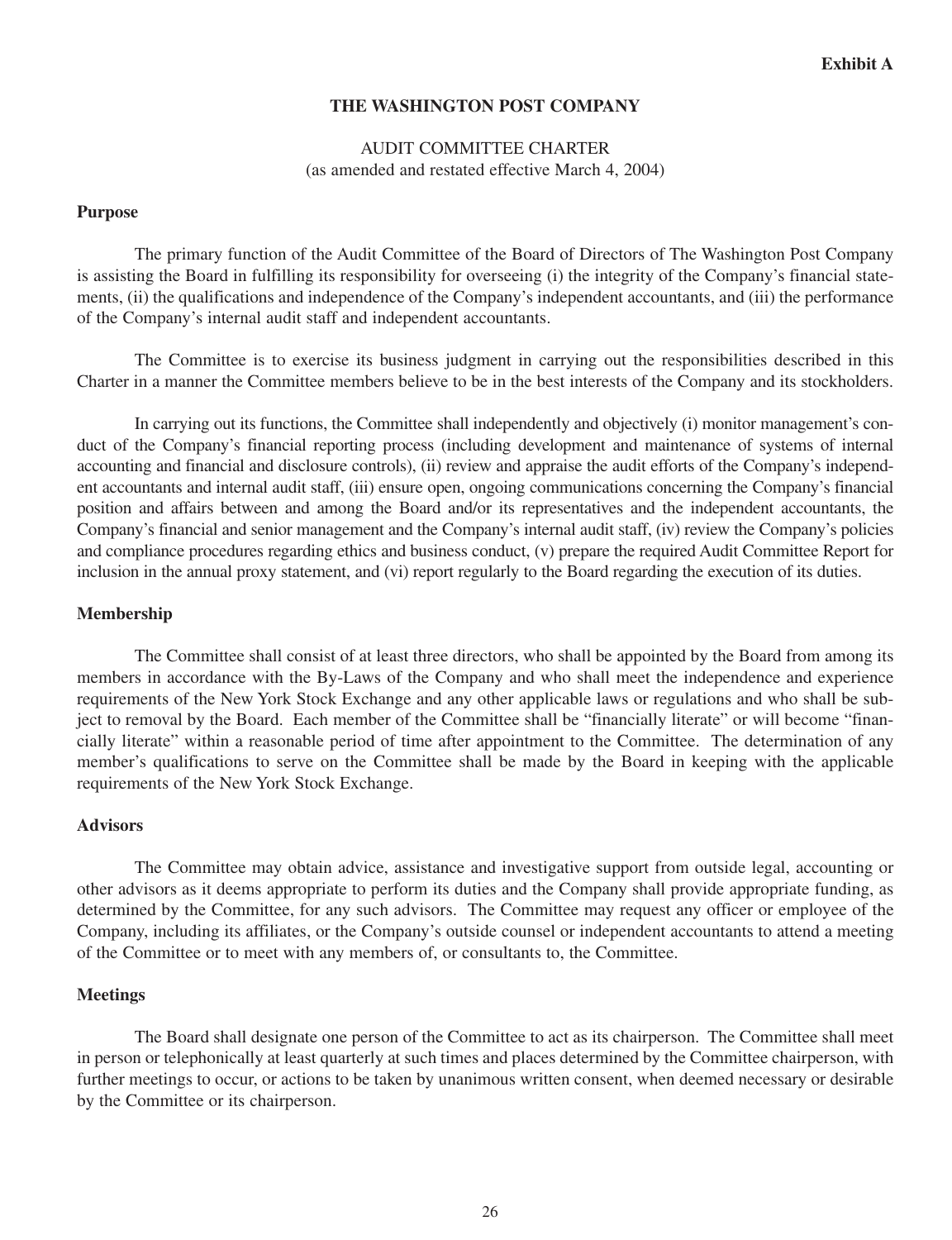The Committee shall maintain independence both in establishing its agenda and directly accessing management of the Company and its subsidiaries. Annually, the Committee will reassess the adequacy of this charter, evaluate its performance and report these and other actions to the Board with any recommendations. The format of the self-assessment shall be determined by the Committee.

## **Compensation**

No member of the Committee may receive, directly or indirectly, any compensation from the Company other than (i) fees paid to directors for service on the Board, (ii) fees paid to directors for service on a committee of the Board (including the Audit Committee) and (iii) a pension or other deferred compensation for prior service that is not contingent on future service on the Board.

## **Responsibilities and Duties**

It is the responsibility of management of the Company to develop and maintain systems of internal accounting and financial controls and to prepare the Company's financial statements in accordance with accounting principles generally accepted in the United States. It is the responsibility of the independent accountants to plan and perform an audit of the Company's financial statements in accordance with accounting principles generally accepted in the United States.

The Committee's role is one of oversight. The Committee shall make regular reports to the Board. In carrying out its responsibilities, the Committee's practices and policies should remain flexible in order for the Committee to respond to changing facts and circumstances.

Among the activities in carrying out its responsibilities, the Committee shall undertake the following:

## *Independent Accountants*

\_\_\_\_\_\_\_\_\_\_\_\_\_\_\_\_\_\_\_\_\_\_

- Sole authority and direct responsibility for the retention, compensation, termination and oversight of the work of the Company's independent accountants. The independent accountants are accountable to the Committee and the Board. The Committee shall approve the audit engagement fees and pre-approve any non-audit services to be provided by the independent accountants. The authority for such approval and preapproval may be delegated to one or more members of the Committee.
- Review and discuss with the independent accountants any relationships or services that may impact their objectivity and independence and taking appropriate action in response to the independent accountants' report to satisfy the Committee of the accountants' independence.
- Review with the independent accountants any material written communications between the independent accountants and management, including any audit problems or difficulties with management's response.
- Ensure that rotation of the independent accountants' audit partners satisfies regulatory requirements and set policies about hiring current or former employees of the independent accountants.
- Discuss with the independent accountants (i) their internal quality control procedures, (ii) any material issues raised by the most recent internal quality control review, PCAOB review, peer review or regulatory inquiry within the preceding five years, and (iii) all relationships between the independent accountants and the Company, including the matters covered by Independence Standards Board (ISB) Standard No. 1.\*
- Meet regularly and separately with the independent accountants in executive sessions.

<sup>\*</sup> Under Independence Standards Board Standard Number 1, at least annually, the independent accountants must: (a) disclose to the Audit Committee, in writing, all relationships between the independent accountants and their related entities and the Company and its related entities that in the auditor's professional judgment may reasonably be thought to bear on independence; (b) confirm in the letter that, in its professional judgment, it is independent of the Company within the meaning of the Acts; and (c) discuss the auditor's independence with the Audit Committee.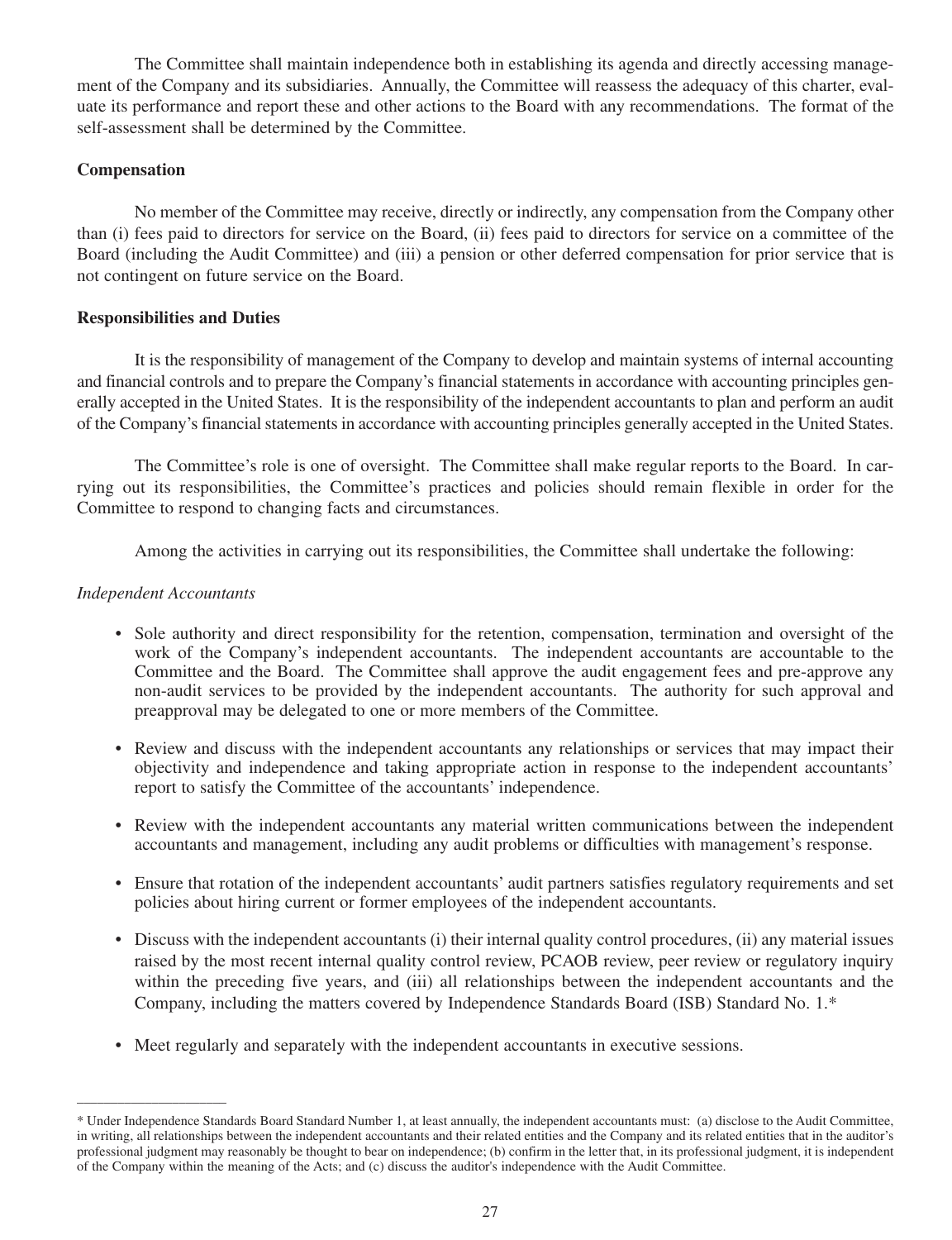## *Financial Statements*

- Review with management and the independent accountants the annual audited financial statements and quarterly financial statements prior to filing, including the Company's disclosures in "Management's Discussion and Analysis of Financial Condition and Results of Operations", the Company's earnings announcements prior to release, and the results of the independent accountants' reviews. The Committee may delegate to one or more members of the Committee the review of the earnings announcements.
- Review critical accounting policies, financial reporting and accounting standards and principles, including any changes in the selection or application of accounting principles and alternative treatments of financial information within generally accepted accounting principles. Review key accounting decisions affecting the Company's financial statements, including the effect of regulatory or accounting initiatives, on the Company's financial statements. The review shall include the rationales for such choices and possible alternatives.
- Review the Company's financial reporting process, including disclosure controls and procedures, internal controls and procedures, any significant control deficiencies or material weaknesses, any fraud involving management or others significantly involved in the Company's internal controls and procedures, and the independent accountants' attestation of management's internal control report.
- Review any disclosure of significant deficiencies in the design or operation of internal controls.

## *Internal Audit*

- Review the performance of the internal audit department, the proposed audit plans for the coming year and the results of internal audits.
- Review the qualifications of the head of the Company's internal audit department.

## *Communications*

- Obtain reports from management and the Company's head of internal audit relating to the Company and its subsidiaries and foreign affiliates being in conformity with applicable legal requirements and Company codes of business conduct and ethics.
- Review the Company's policies with respect to risk assessment and risk management.
- Meet regularly and separately the management of the Company (specifically, on an individual basis with the chief financial officer and the head of internal audit in separate executive sessions).
- Establish procedures for review and handling complaints or concerns received by the Company regarding accounting, internal audit controls or auditing matters, including enabling employees to submit concerns confidentially and anonymously.

## *Legal and Compliance*

- Review procedures and compliance processes pertaining to corporate ethics and standards of business conduct as embodied in applicable Company codes of business conduct and ethics.
- Prepare the report required by the rules of the Securities and Exchange Commission to be included in the Company's annual proxy statement.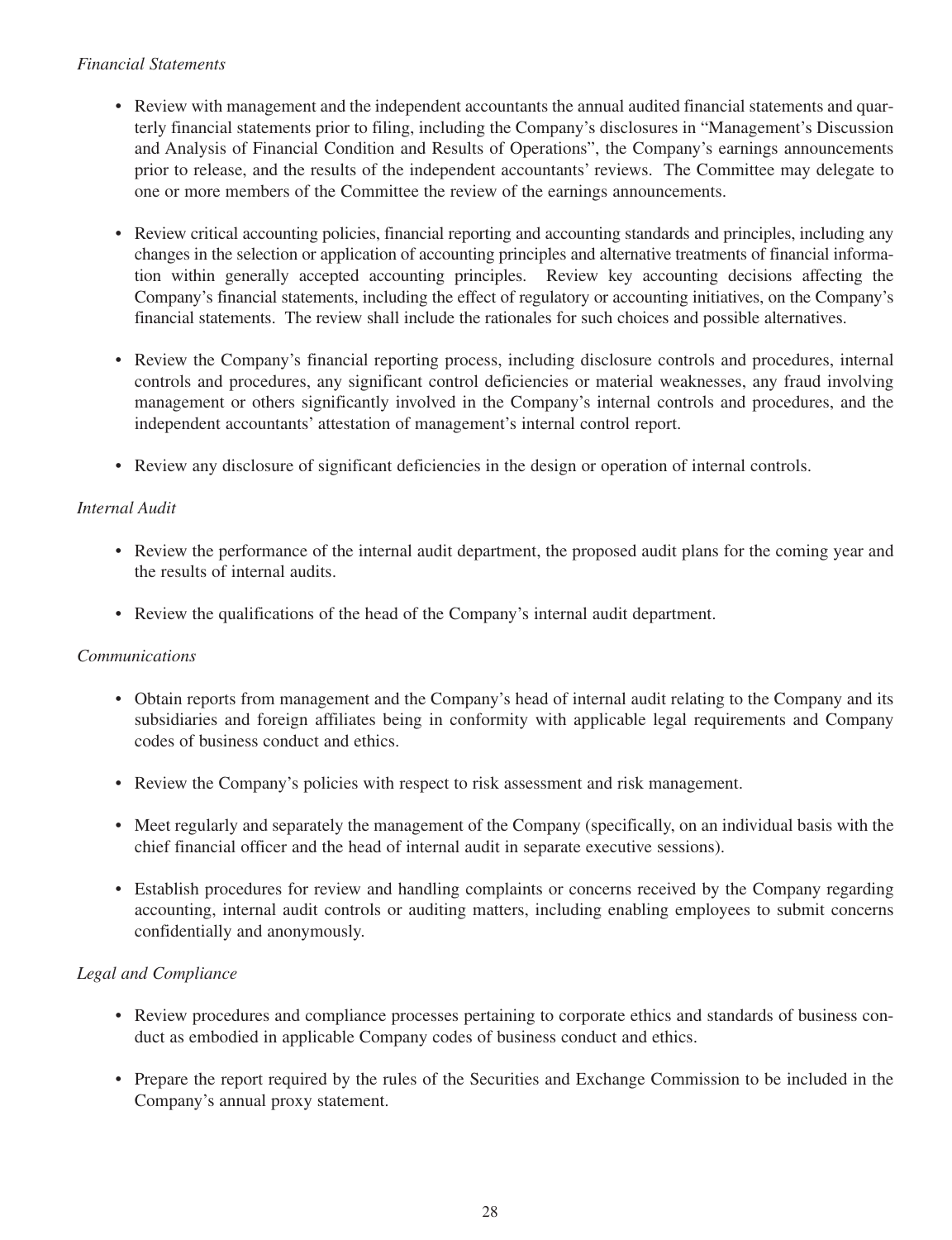## **Committee Authority**

The Committee may exercise such other powers and authority as the Board may, from time to time, confer upon it. The Committee may diverge from the above list of responsibilities, as appropriate, if circumstances or regulatory requirements change. In addition to these activities, the Committee will perform such other function as necessary or appropriate under law, NYSE rules, the Company's certificate of incorporation and by-laws and the resolutions and other directives of the Board.